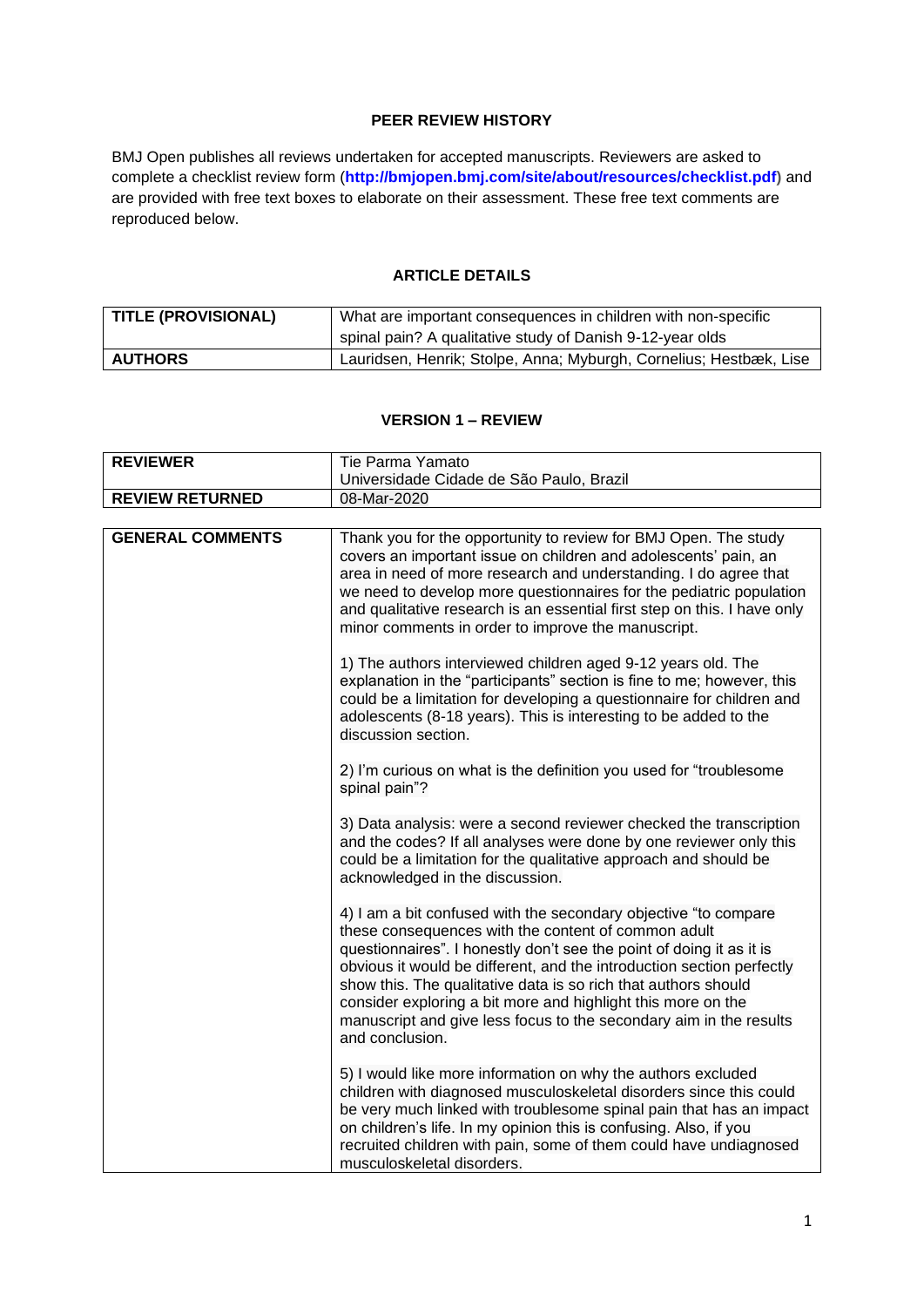| <b>REVIEWER</b>         | Dr Rebecca Rachael Lee                   |  |
|-------------------------|------------------------------------------|--|
|                         | University of Manchester, United Kingdom |  |
| <b>REVIEW RETURNED</b>  | 21-Apr-2020                              |  |
|                         |                                          |  |
| <b>GENERAL COMMENTS</b> | <b>Comments for the authors</b>          |  |
|                         |                                          |  |
|                         | Thank you for the opportunity to         |  |
|                         | review this manuscript describing        |  |
|                         | a qualitative study exploring            |  |
|                         | the appropriateness and                  |  |
|                         | relevance of common adult                |  |
|                         | questionnaire content (specifically      |  |
|                         | about the consequences of living         |  |
|                         | with                                     |  |
|                         | pain) in a paediatric population         |  |
|                         | with spinal                              |  |
|                         | pain. The manuscript is based            |  |
|                         | upon the analysis of interviews          |  |
|                         | and focus group data from young          |  |
|                         | participants who were recruited          |  |
|                         | from schools in Denmark. The             |  |
|                         | data were analysed following a           |  |
|                         | thematic approach before                 |  |
|                         | additional focus groups were             |  |
|                         | conducted. The authors come to           |  |
|                         | the conclusion that questionnaires       |  |
|                         | in this field that are designed for      |  |
|                         | adults are not directly fit for          |  |
|                         | purpose with children and young          |  |
|                         | people and that new                      |  |
|                         | questionnaires with more relevant        |  |
|                         | and appropriate content (which is        |  |
|                         | identified from qualitative data in      |  |
|                         | this paper) are necessary. The           |  |
|                         | authors have chosen an                   |  |
|                         | interesting patient group as many        |  |
|                         | studies of pain in children              |  |
|                         | generalise patients across chronic       |  |
|                         | pain conditions so this approach         |  |
|                         | is useful for identifying issues that    |  |
|                         | are pertinent to this particular         |  |
|                         | condition. The article fits within       |  |
|                         | the scope of the journal and has         |  |
|                         | findings which may be of interest        |  |
|                         | to healthcare                            |  |
|                         | professionals, researchers and           |  |
|                         | even schools managing those              |  |
|                         | with spinal pain (however, these         |  |
|                         | advantages are not discussed),           |  |
|                         | although the authors mainly focus        |  |
|                         | on the advantages of these               |  |
|                         | findings in new tool                     |  |
|                         | development. I have put together         |  |
|                         | a list of specific comments              |  |
|                         | addressing each section of the           |  |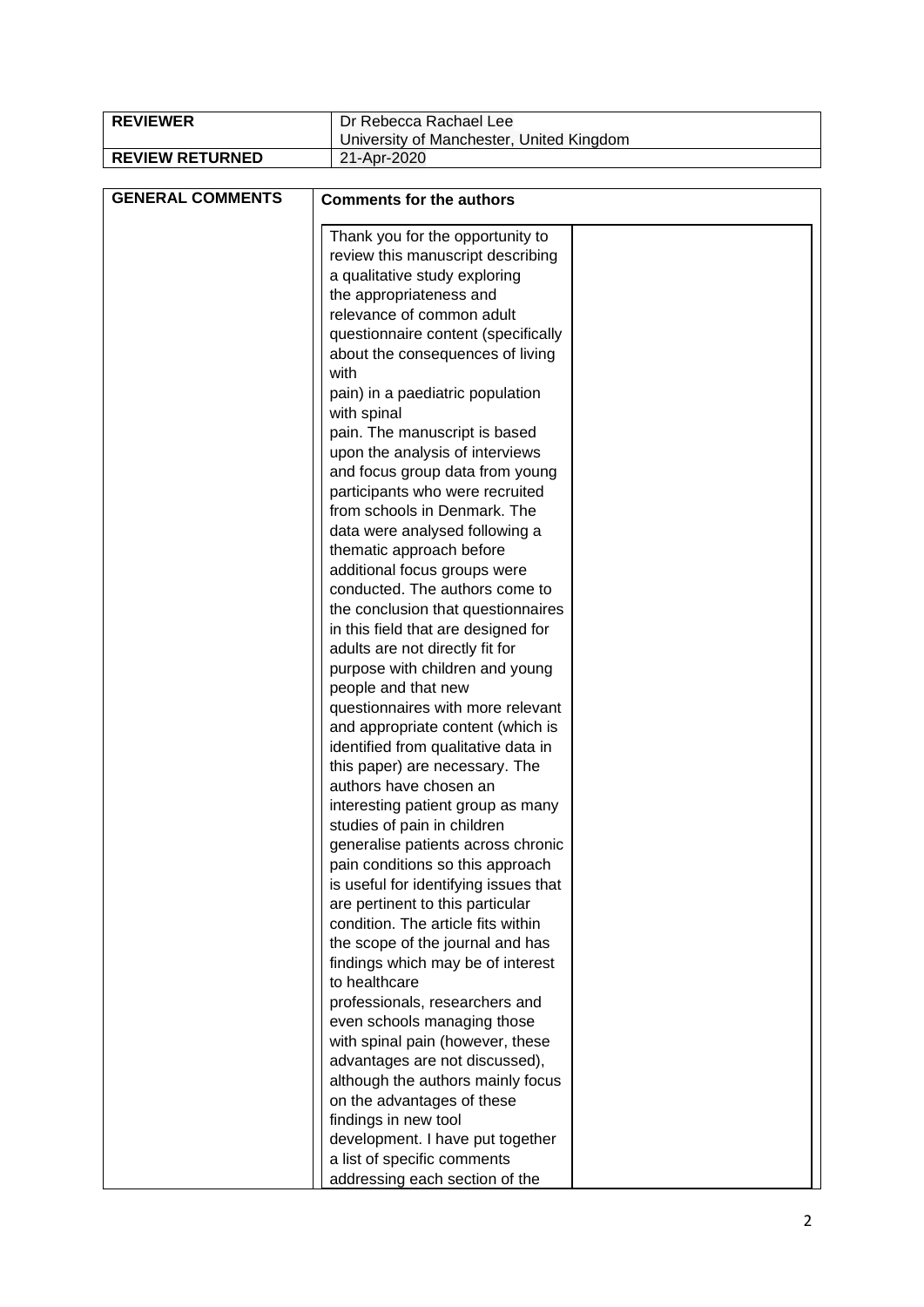| paper. The concerns I have about<br>the paper are<br>predominantly: unclear structure<br>in the methods (particularly<br>around sampling<br>strategy/participants and<br>describing Study 2[focus groups]<br>in a complimentary way to the<br>description of Study 1<br>[interviews]), some problematic<br>content<br>of particular sentences throughout<br>the paper and key information<br>missing in the introduction (a<br>stronger justification of why new<br>measures are needed would be<br>helpful) and methods (more detail<br>around the process of<br>the analysis). |                                                                                                                                                                                                                                                        |
|----------------------------------------------------------------------------------------------------------------------------------------------------------------------------------------------------------------------------------------------------------------------------------------------------------------------------------------------------------------------------------------------------------------------------------------------------------------------------------------------------------------------------------------------------------------------------------|--------------------------------------------------------------------------------------------------------------------------------------------------------------------------------------------------------------------------------------------------------|
| <b>Abstract specific comments</b>                                                                                                                                                                                                                                                                                                                                                                                                                                                                                                                                                | Background-                                                                                                                                                                                                                                            |
|                                                                                                                                                                                                                                                                                                                                                                                                                                                                                                                                                                                  | No comments                                                                                                                                                                                                                                            |
|                                                                                                                                                                                                                                                                                                                                                                                                                                                                                                                                                                                  | Design and setting-                                                                                                                                                                                                                                    |
|                                                                                                                                                                                                                                                                                                                                                                                                                                                                                                                                                                                  | I think the authors should<br>refer to their study as<br>using semi-structured<br>interviews with no<br>mention of 'case study' as<br>this makes it sound like a<br>one-off singular interview<br>that was conducted with<br>one child.                |
|                                                                                                                                                                                                                                                                                                                                                                                                                                                                                                                                                                                  | Participants-                                                                                                                                                                                                                                          |
|                                                                                                                                                                                                                                                                                                                                                                                                                                                                                                                                                                                  | This should detail the<br>sampling strategy and the<br>selection, but I believe the<br>number of participants<br>included and age range is<br>part of the results section<br>(unless the requirements<br>of this particular journal<br>are different). |
|                                                                                                                                                                                                                                                                                                                                                                                                                                                                                                                                                                                  | Methods-                                                                                                                                                                                                                                               |
|                                                                                                                                                                                                                                                                                                                                                                                                                                                                                                                                                                                  | See comments below<br>about use of the word<br>'conrifmatory' for<br>describing the focus<br>groups.                                                                                                                                                   |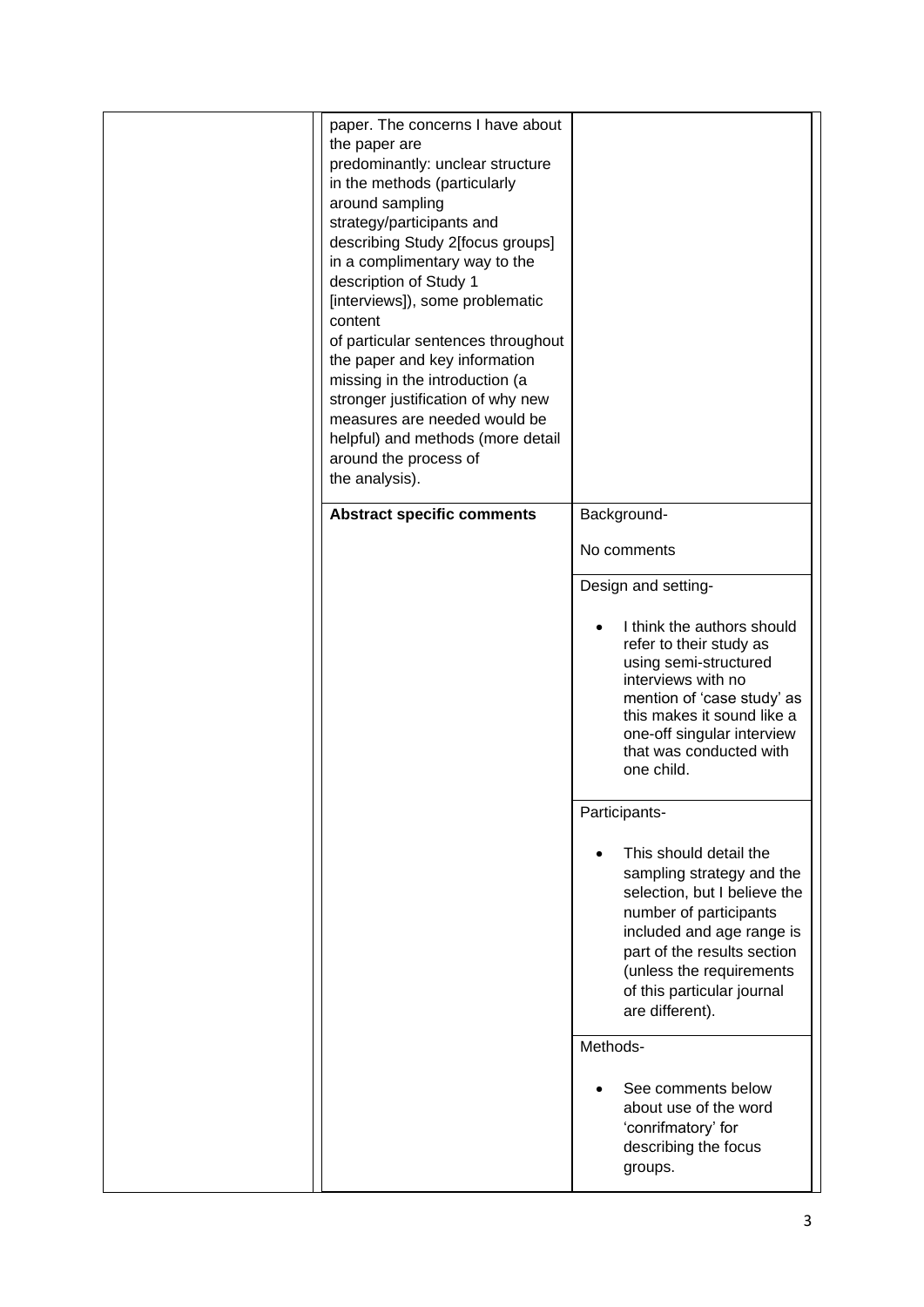|                     | Results-                                                                                                                                                                                                                                                                                                                                                                                                                                                |
|---------------------|---------------------------------------------------------------------------------------------------------------------------------------------------------------------------------------------------------------------------------------------------------------------------------------------------------------------------------------------------------------------------------------------------------------------------------------------------------|
|                     | No comments                                                                                                                                                                                                                                                                                                                                                                                                                                             |
|                     | Conclusions-                                                                                                                                                                                                                                                                                                                                                                                                                                            |
|                     | The authors repeat that<br>there were five themes<br>which is not necessary.<br>The authors should<br>discuss the implications<br>of the work and future<br>directions, not reiterate<br>similar information to that<br>covered in the results<br>section.                                                                                                                                                                                              |
| <b>Introduction</b> | The authors make a strong case<br>for improving the outcomes of<br>children and young people with<br>chronic pain in general,<br>considering the individual and<br>societal burden of the condition.<br>It would be useful if there was<br>some specific data on the<br>burden of spinal pain in<br>particular or at least an<br>acknowledgement of why there<br>is no literature on this if it isn't<br>possible to include here in the<br>manuscript? |
|                     | "Despite the increasing<br>interest"- for those who aren't<br>familiar with this particular pain<br>area, it would be useful if the<br>authors could elaborate on what<br>way interest has increased- are<br>there new agendas being set to<br>address this, new standards<br>being introduced, more literature<br>recently on the area?                                                                                                                |
|                     | Line 29/30. Do authors mean<br>constrains or constraints?                                                                                                                                                                                                                                                                                                                                                                                               |
|                     | Before discussing how adult<br>questionnaires and constructs<br>don't map onto children and<br>young people's views, it would<br>be useful if the authors provide<br>an argument for why it is<br>necessary that we are able to<br>measure and assess<br>perceptions around                                                                                                                                                                             |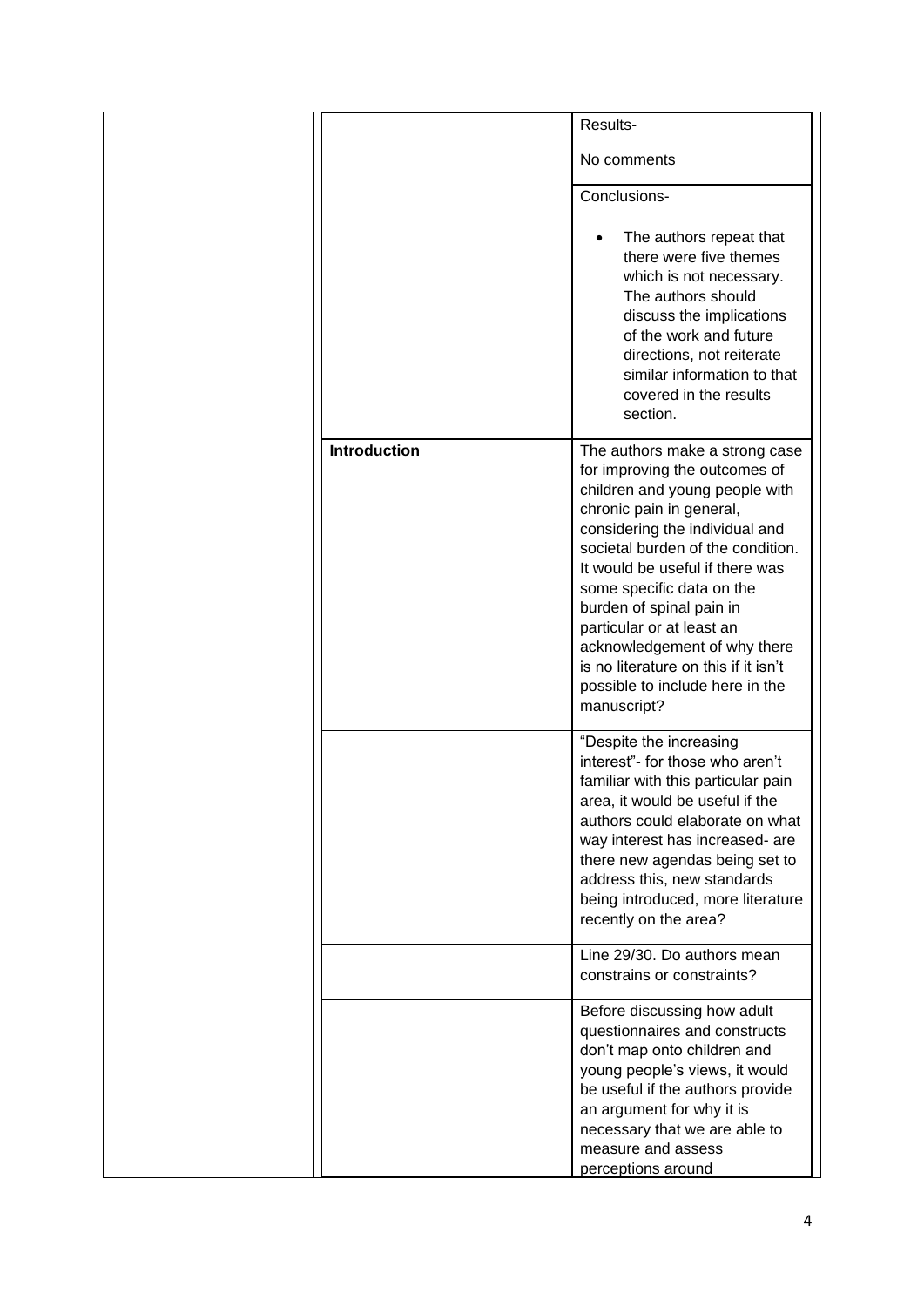|                | consequences better than we<br>currently do in this group? What<br>will that information be useful<br>for? A better justification for<br>exploring this would be good.                                                                                                                                                                                                                                                                                         |
|----------------|----------------------------------------------------------------------------------------------------------------------------------------------------------------------------------------------------------------------------------------------------------------------------------------------------------------------------------------------------------------------------------------------------------------------------------------------------------------|
|                | Line 50-51-Are these measures<br>specific to assessing<br>perceptions around<br>consequences? Clarification on<br>the nature of these measures<br>would be useful.                                                                                                                                                                                                                                                                                             |
|                | The authors state that there is<br>an argument for more<br>'generalistic questionnaires'. I<br>don't think this is a useful<br>phrase, especially given that the<br>authors are arguing for<br>measures specifically about<br>consequences. I'm confused as<br>to what the exact aim and<br>benefit of creating new<br>questionnaires for this group is.                                                                                                       |
|                | The authors mention several<br>questionnaires which refer to<br>function and activity limitations.<br>Is this because they anticipate<br>that this might be one of the<br>main important consequences<br>for children and young people.<br>They should discuss this if they<br>think so.                                                                                                                                                                       |
|                | The justification for using<br>qualitative methods appears<br>warranted and beneficial.                                                                                                                                                                                                                                                                                                                                                                        |
| <b>Methods</b> | II think the way the design<br>section is written is quite<br>misleading. The authors state<br>that it is a qualitative case study<br>(usually meaning one child)<br>when there was more than one<br>interview conducted. The<br>authors also refer to 'focus<br>group interviews'. Focus groups<br>and interviews are two separate<br>and very different<br>methodologies, they should not<br>be referred to as one and the<br>same. I would also suggest the |
|                | authors do not use the term                                                                                                                                                                                                                                                                                                                                                                                                                                    |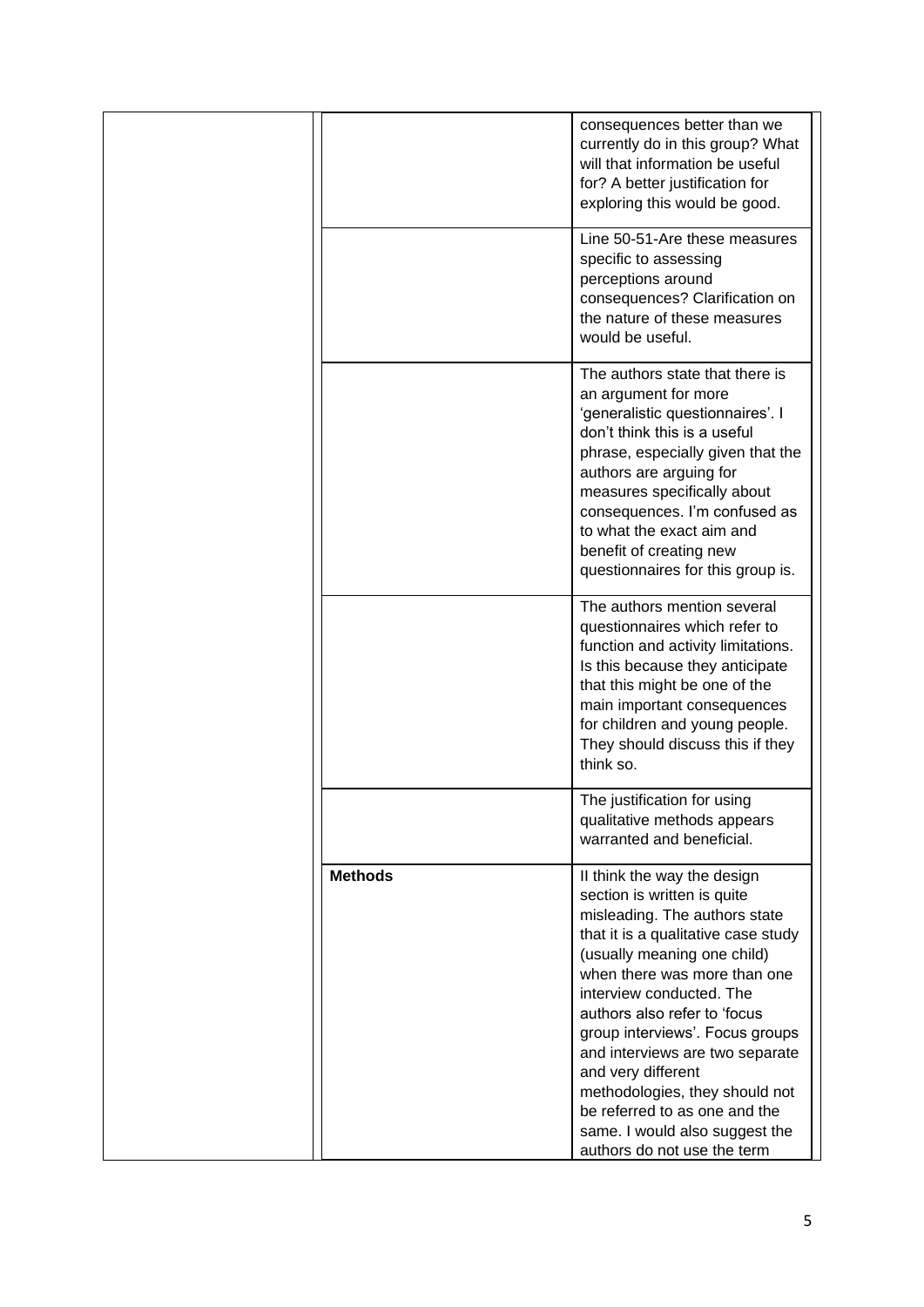|  | 'case study'.                                                                                                                                                                                                                                                                                                                                                                                                                                                                          |
|--|----------------------------------------------------------------------------------------------------------------------------------------------------------------------------------------------------------------------------------------------------------------------------------------------------------------------------------------------------------------------------------------------------------------------------------------------------------------------------------------|
|  | What do authors mean by 'the<br>design focused on the child's<br>cognitive level'? Do they mean<br>that the interviews were<br>conducted in a developmentally<br>appropriate manner? If so, how<br>did thy ensure the questions<br>were developmentally<br>appropriate? Or did authors<br>mean that during the interview,<br>children and young people were<br>asked questions around<br>cognition, findings from were<br>used as results? The meaning<br>of this sentence is unclear. |
|  | What do the authors mean by<br>'transformed'? Can they clarify<br>this? Do they mean the themes<br>were mapped onto existing<br>classification systems? If so,<br>they should say this more<br>clearly. Transformed is                                                                                                                                                                                                                                                                 |
|  | ambiguous.<br>I don't believe that focus groups<br>should be used to 'confirm'<br>anything. To confirm something<br>would take a lot more<br>quantitative investigation. I do<br>however believe that focus<br>groups can be useful for<br>'broadening' results and<br>perspectives. The authors<br>should reconsider their phrasing<br>around the purpose of the focus<br>groups.                                                                                                     |
|  | The authors should state their<br>epistemological standpoint<br>(constructivist) at the beginning<br>of the design section if they are<br>going to state it, but I don't think<br>it is necessary as it shows<br>through the methods that they<br>have chosen for this work.                                                                                                                                                                                                           |
|  | Sampling strategy- it would be<br>good to see some justification<br>for why the authors recruited 9-<br>12 year olds earlier in the<br>strategy section. Also, authors<br>argue that boys of 14 years<br>have a growth spurt associated<br>with spinal pain but then they do                                                                                                                                                                                                           |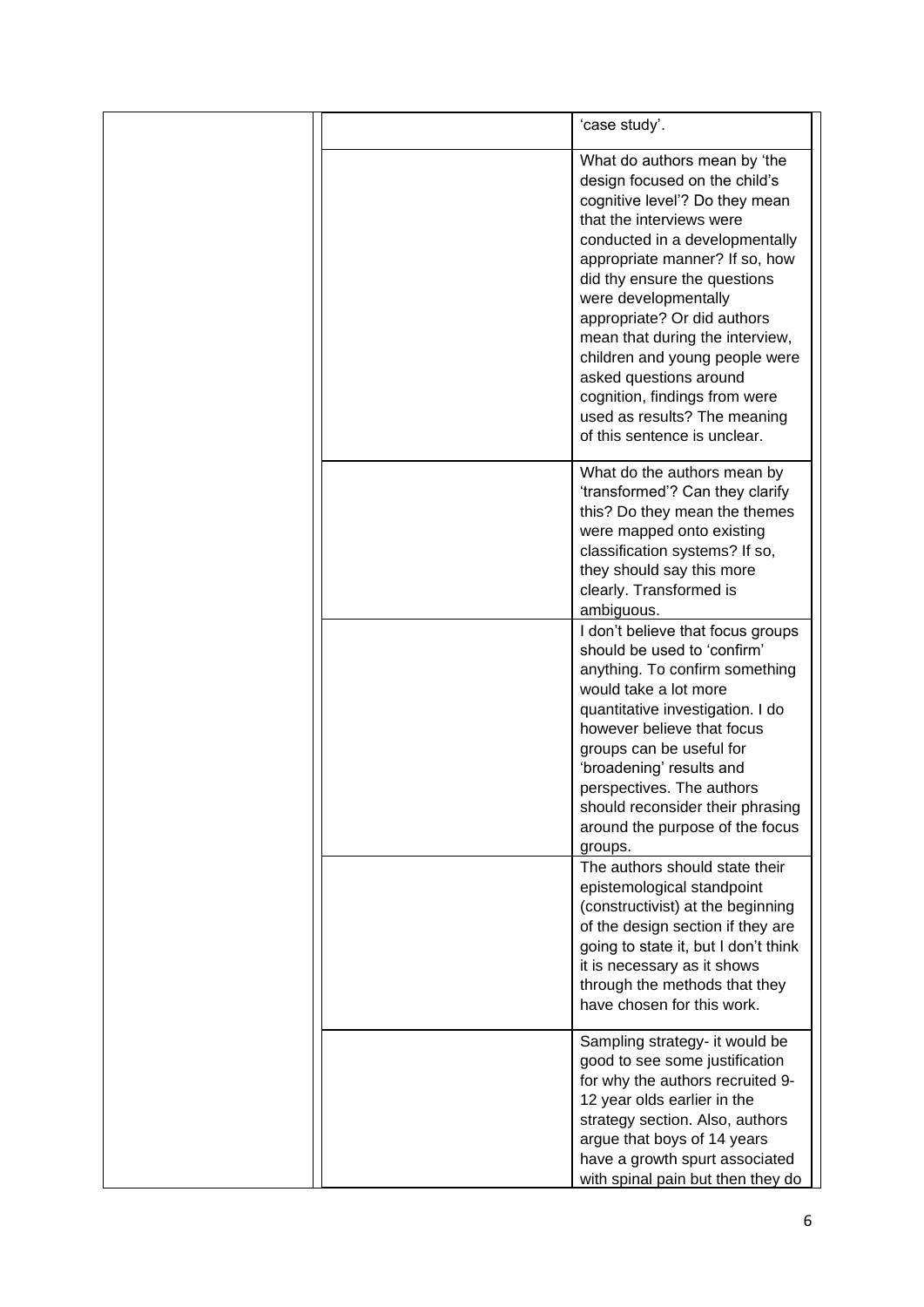|  | not include this age range in the<br>sample. Can the authors find a<br>justification that supports their<br>age range chosen?                                                                                                                                                                                                                                                            |
|--|------------------------------------------------------------------------------------------------------------------------------------------------------------------------------------------------------------------------------------------------------------------------------------------------------------------------------------------------------------------------------------------|
|  | The authors should re-think the<br>phrase 'too affected by puberty'.<br>This sounds like puberty is a<br>troubling condition/illness in<br>itself which is not the case.                                                                                                                                                                                                                 |
|  | I don't think the phrase 'inside<br>perspective' is appropriate. The<br>authors asked children about<br>their perceptions rather than<br>proxies because proxies are<br>often unreliable. Children<br>reporting on their own<br>perspectives does not provide<br>an 'inside' look, but it provides<br>arguably a more reliable<br>account.                                               |
|  | 'Interviews were conducted in<br>each age band and well-being<br>strata'. What were the age<br>bands and the well-being strata<br>that were chosen? 9-12<br>year olds already seems like<br>quite a limited age band, did the<br>authors deduce even smaller<br>age ranges from this?                                                                                                    |
|  | New sentence should start after<br>'country', Line 10, Page 6.                                                                                                                                                                                                                                                                                                                           |
|  | It is not very clear how authors<br>recruited only those children<br>who had spinal pain from the<br>schools. Who identified those<br>who did and did not have spinal<br>pain from the result of the YSQ<br>and kidscreen and therefore<br>eligibility for the study? I also<br>think this information should<br>form part of the sampling<br>strategy, not the participants<br>section. |
|  | The authors are more specific<br>about the school included in the<br>pilot compared to the actual<br>study. Does revealing the more<br>specific location of the school on<br>the island affect the anonymity                                                                                                                                                                             |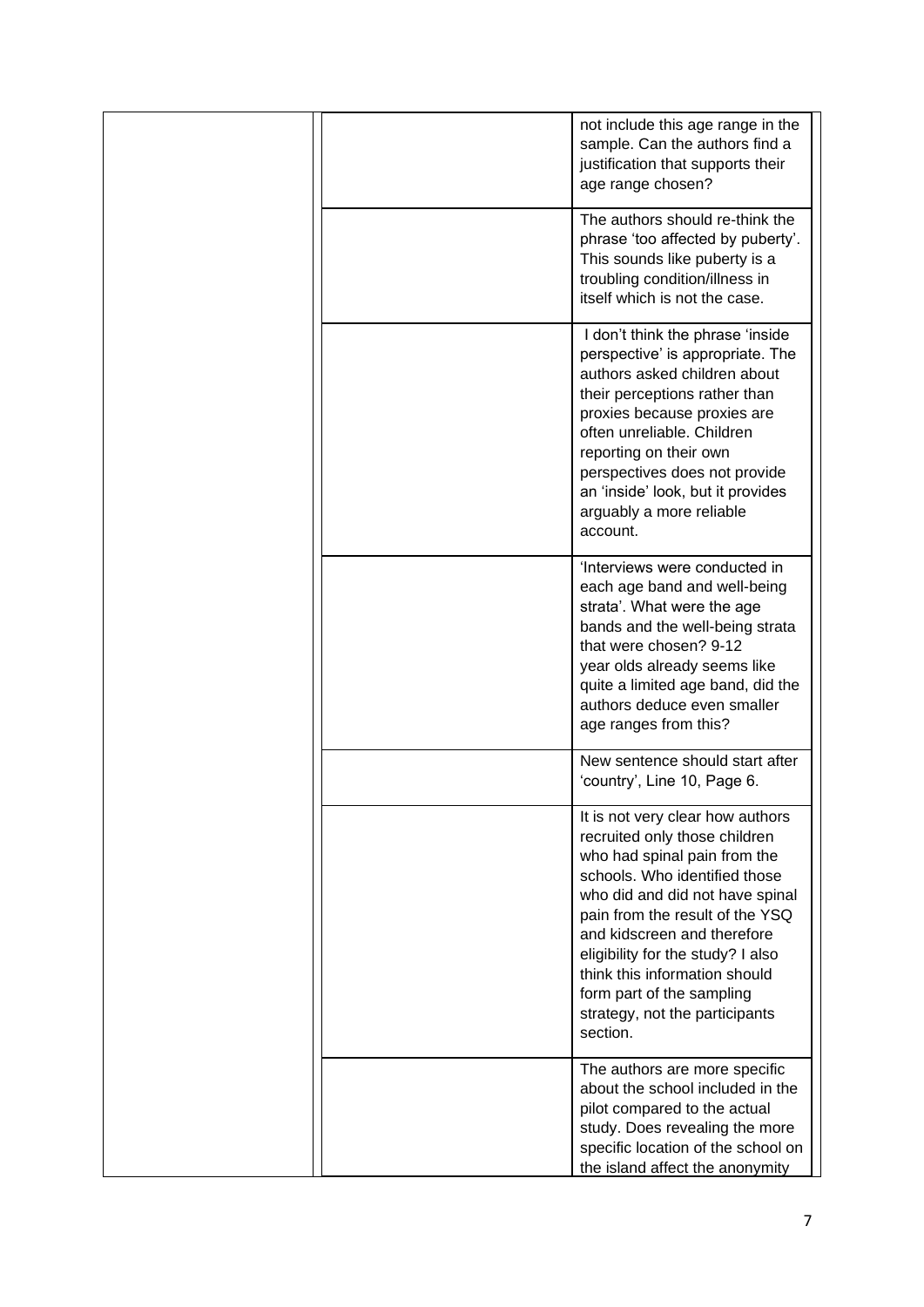|  | of the children involved?                                                                                                                                                                                                                                                                                                                                                                                                                                                  |
|--|----------------------------------------------------------------------------------------------------------------------------------------------------------------------------------------------------------------------------------------------------------------------------------------------------------------------------------------------------------------------------------------------------------------------------------------------------------------------------|
|  | 'To ensure all procedure were<br>suitable for the study'- do<br>authors mean they piloted<br>everything including the<br>recruitment strategy etc or just<br>that they piloted the interview<br>schedule? They should clarify<br>this.                                                                                                                                                                                                                                     |
|  | What was the information<br>material that was distributed to<br>teachers, children and parents?<br>What was the content/format of<br>these and who created it? Do<br>the authors mean information<br>about the study or information<br>about spinal pain? Similarly,<br>what was the additional<br>information that was provided to<br>parents of children who were<br>eligible to take part?                                                                              |
|  | The authors should define the<br>ages of those in the 3rd-<br>6 <sup>th</sup> grades for readers from<br>countries unfamiliar with the<br>Danish schooling system.                                                                                                                                                                                                                                                                                                         |
|  | Was assent taken from children<br>and young people? This should<br>be discussed.                                                                                                                                                                                                                                                                                                                                                                                           |
|  | What experience of qualitative<br>methods did author ABS have?<br>What was their background? It's<br>important to describe the<br>interviewers experience level in<br>qualitative studies.                                                                                                                                                                                                                                                                                 |
|  | 'The face to face approach was<br>chosen to meet the children's<br>level of understanding'- I<br>don't believe being face to face<br>has any impact upon whether a<br>child understands concepts<br>better or not. Also whether face<br>to face gets more co-operation<br>from children and young people<br>is debatable- research has<br>started to suggest that young<br>people talk more freely over the<br>phone or other technologies<br>where there is no direct eye |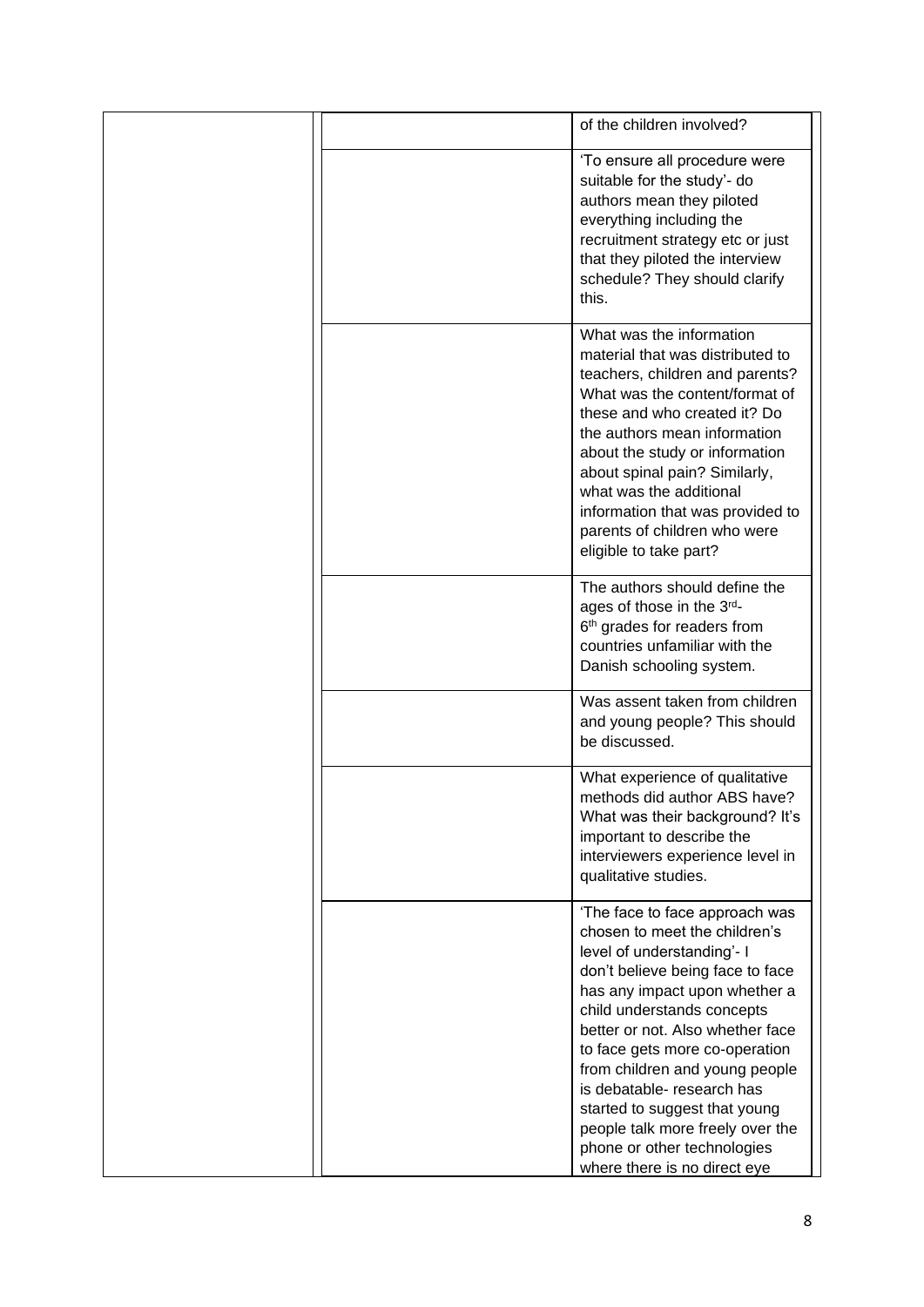|  | contact with the researcher.<br>This whole sentence is<br>problematic and based upon<br>incorrect assumptions and weak<br>justifications. The authors<br>should rethink the advantages<br>they cite for using face-to-face<br>methodology and use literature<br>to support their decision.                                                                                              |
|--|-----------------------------------------------------------------------------------------------------------------------------------------------------------------------------------------------------------------------------------------------------------------------------------------------------------------------------------------------------------------------------------------|
|  | I am unsure as to why the<br>authors use the full body<br>drawing and face pain scale<br>revised (correct abbreviation for<br>which is FPS-R, not rFPS).<br>These are measures of pain<br>intensity, which as far as I am<br>aware is not a part of this<br>studies aim. The interviews                                                                                                 |
|  | have been agued throughout<br>the manuscript as being the<br>method of exploring how<br>children and young people<br>express themselves- so it<br>seems unjustified that then uni-<br>dimensional pain intensity<br>measures then appear in the<br>methods? The authors are not                                                                                                         |
|  | interested in levels of pain so<br>even if authors have used these<br>tools to aid expression, they are<br>being used to express the<br>wrong thing. In Table 2, it says<br>that participant had a score over<br>2, but in the inclusion criteria it<br>says children had to score at<br>least 3 on the FPS-R. The use<br>of these measures and the<br>purpose of including them in the |
|  | study methodology requires a<br>better description from the<br>authors.<br>Authors should provide a copy<br>of the interview schedule within<br>the manuscript or as<br>supplementary material.                                                                                                                                                                                         |
|  | Who transcribed the data? How<br>were data transcribed, word for<br>word, including the level of<br>detail for a conversation<br>analysis (pauses etc)?                                                                                                                                                                                                                                 |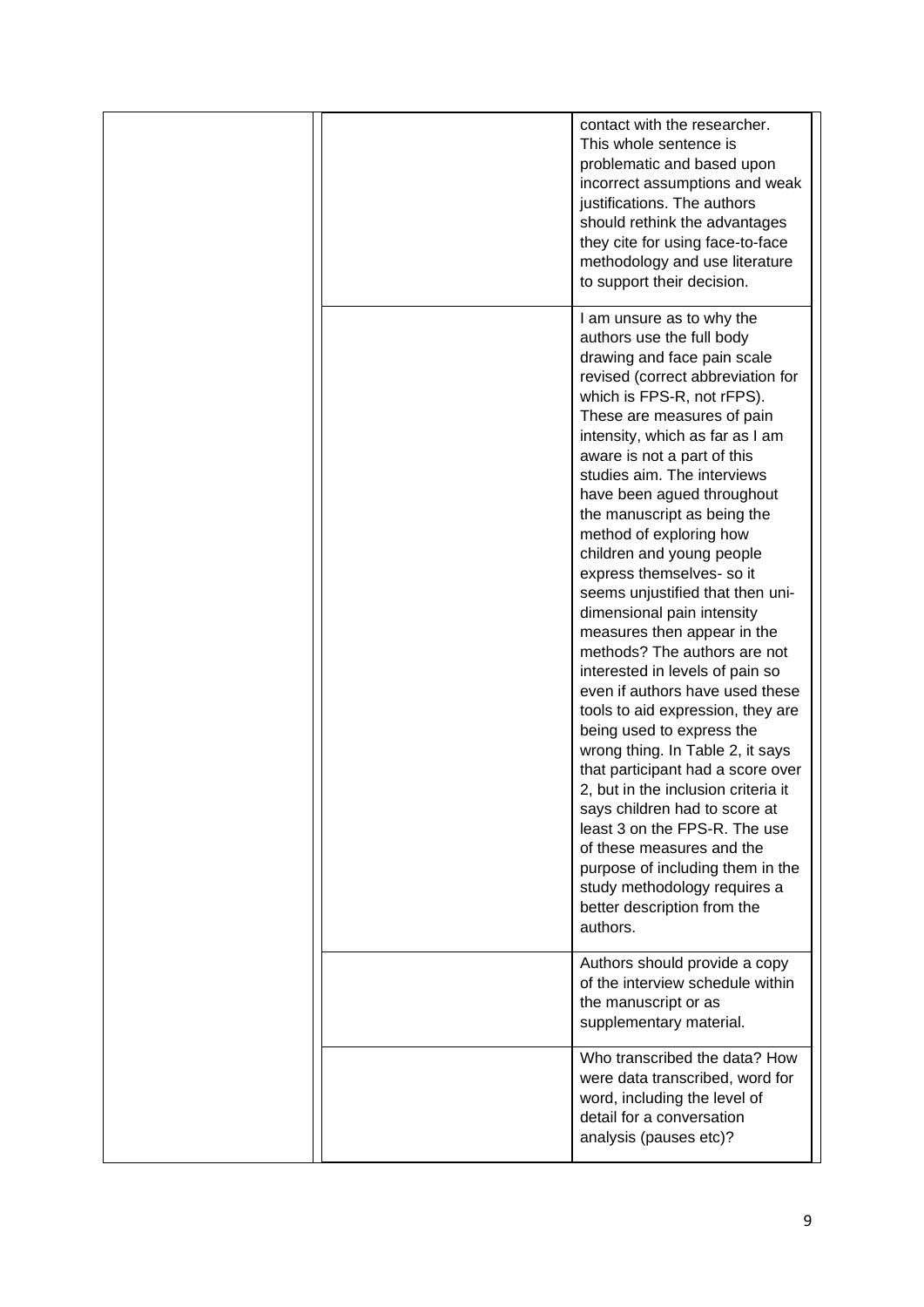|  | Were data anonymised<br>or pseudoanonymised? Usually<br>quite difficult (and sometimes<br>unethical) to fully anonymise<br>interview data for analytical<br>purposes.                                                                                                                                                                                                                                                                                                                                                                                                                                                                                                                                                                                                                                                                                  |
|--|--------------------------------------------------------------------------------------------------------------------------------------------------------------------------------------------------------------------------------------------------------------------------------------------------------------------------------------------------------------------------------------------------------------------------------------------------------------------------------------------------------------------------------------------------------------------------------------------------------------------------------------------------------------------------------------------------------------------------------------------------------------------------------------------------------------------------------------------------------|
|  | Unusual that only one author<br>generates themes, especially<br>given that there is no discussion<br>of these amongst the wider<br>research team (or none that is<br>mentioned). This should be<br>discussed as a limitation of the<br>study if there was only one<br>researcher conducting the<br>whole analysis, or at least<br>reference to researcher bias in<br>the discussion.                                                                                                                                                                                                                                                                                                                                                                                                                                                                   |
|  | Overall the methods section is<br>not very well structured. The<br>authors should consider using<br>more appropriate subheadings<br>and re-ordering parts of<br>information that belong to those<br>subheadings e.g. part of the<br>sampling strategy is in the<br>participants section, there is no<br>materials/measures<br>section, little information on the<br>development of the interview<br>schedule. The fact that<br>interviews were semi-structured<br>should come first in the design<br>section, not in the data<br>collection section. The structure<br>also becomes complicated by<br>the fact that authors have<br>conducted 2 studies (interviews,<br>then focus groups). Better<br>structure needs to be in place to<br>help the reader understand how<br>the participant sampling<br>strategies for both studies were<br>different. |
|  | Again, I don't think the focus<br>groups 'confirm' anything, they<br>just broaden the themes and<br>methods.                                                                                                                                                                                                                                                                                                                                                                                                                                                                                                                                                                                                                                                                                                                                           |
|  | Do the authors mean 'break'<br>rather than 'brake'?                                                                                                                                                                                                                                                                                                                                                                                                                                                                                                                                                                                                                                                                                                                                                                                                    |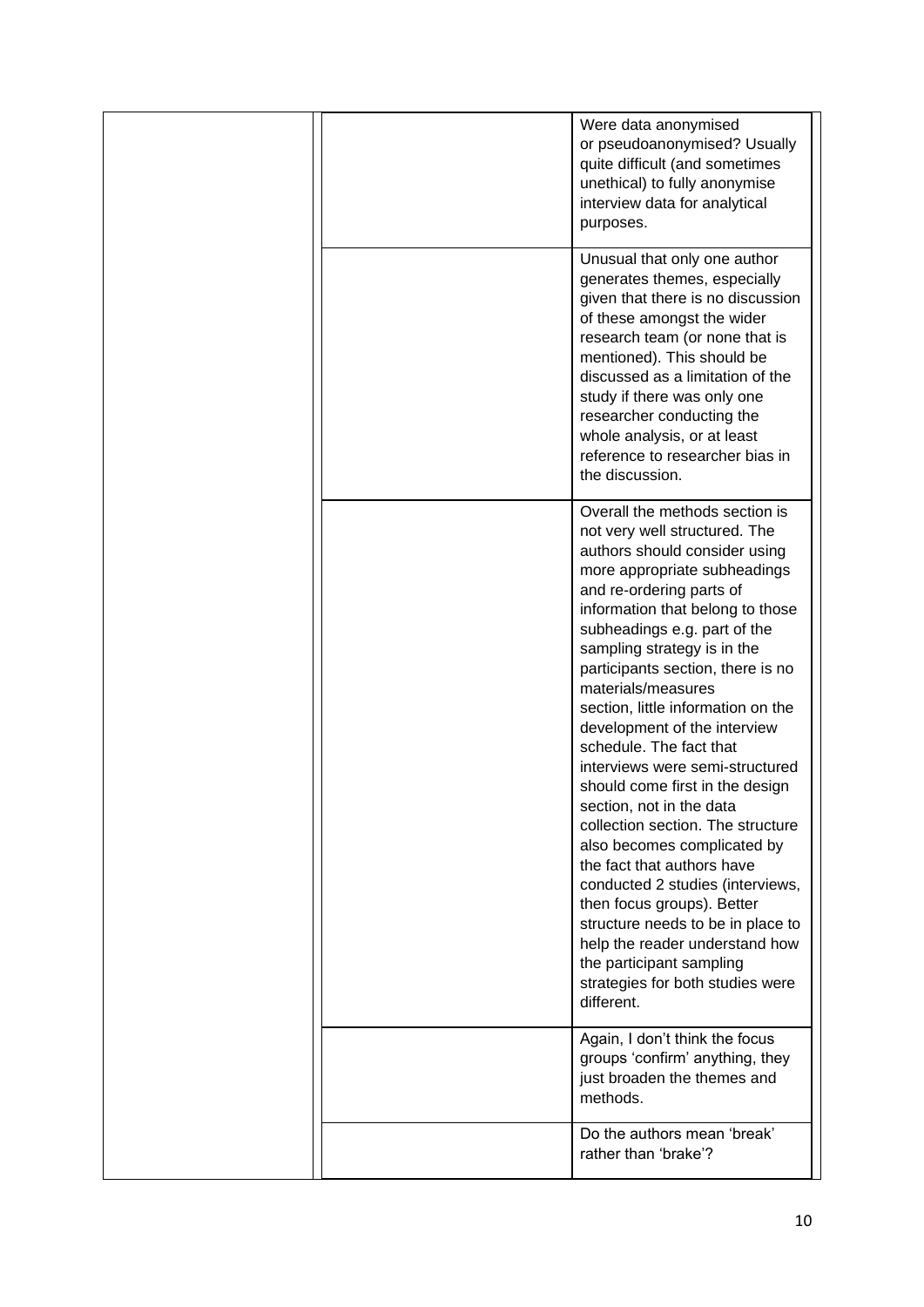|  | What was the wording given to<br>children about sorting cards into<br>relevant and irrelevant?<br>This task sounds too difficult for<br>that age range to understand<br>as it is currently described in the<br>paper.                                                                                                                                                                                                                                                                      |
|--|--------------------------------------------------------------------------------------------------------------------------------------------------------------------------------------------------------------------------------------------------------------------------------------------------------------------------------------------------------------------------------------------------------------------------------------------------------------------------------------------|
|  | 'probing for new codes to<br>emerge'- this is problematic and<br>suggests that the authors were<br>performing a fishing exercise to<br>find issues not highlighted in the<br>interviews, artificially broadening<br>their themes rather than<br>allowing new themes to be<br>identified by the participants<br>themselves. Is this the case (not<br>good practice if so!) or does the<br>phrase just need rewording?                                                                       |
|  | Asking children and young<br>people to help with theme<br>categorisation seems a very<br>complex task for the age range.<br>Could authors provide the<br>reader with examples of the<br>wording so that we can be<br>confident the children<br>understood what they were<br>being asked to do? I'm<br>interested how the children<br>came up with themes such as<br>'axial loading' which seems like<br>a very sophisticated level of<br>phrasing and understanding<br>for 9-12 year olds. |
|  | Who created the A3 drawing<br>and words and what were the<br>content? Was it stimulus<br>created by children and young<br>people themselves or something<br>that the authors put together to<br>represent what children and<br>young people had said in the<br>initial interviews?                                                                                                                                                                                                         |
|  | 'consensus-based approach'-<br>who gave the consensus, the<br>researchers or children/young<br>people or parents? This<br>approach should be described<br>in more detail, step-by-step, to<br>allow someone to replicate it if                                                                                                                                                                                                                                                             |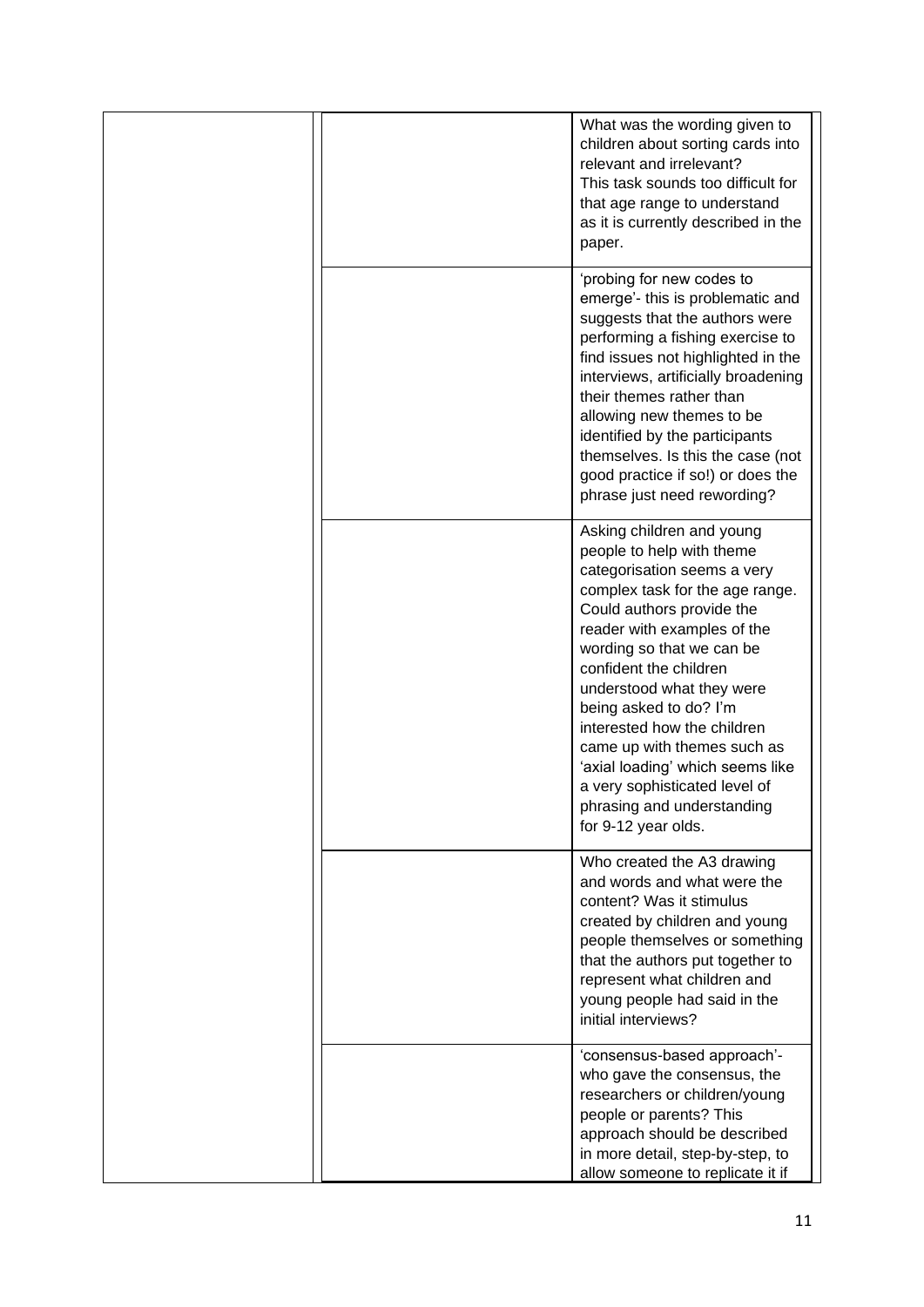|                | they wished so.                                                                                                                                                                                                                                                                                                                                                                                                                                                                                                                                |
|----------------|------------------------------------------------------------------------------------------------------------------------------------------------------------------------------------------------------------------------------------------------------------------------------------------------------------------------------------------------------------------------------------------------------------------------------------------------------------------------------------------------------------------------------------------------|
|                | There is no literature provided<br>around thematic analysis- what<br>approach to thematic analysis<br>did the authors use, what where<br>the steps followed, where are<br>the references to thematic<br>analysis literature they used to<br>guide their analytical process?                                                                                                                                                                                                                                                                    |
|                | The authors have used the<br>reporting checklist for qualitative<br>studies but have not referenced<br>that they have done this in the<br>methods section. I am also not<br>sure whether the document has<br>been completed correctly,<br>especially given that key<br>information on the data analysis<br>approach is missing. The<br>authors should check over this<br>again and make sure they have<br>addressed each point<br>thoroughly, as well as include a<br>phrase about adhering to the<br>checklist within the methods<br>section. |
| <b>Results</b> | Its unusual that a pilot results in<br>no changes to the methodology.<br>Especially given that<br>patients/public were not<br>involved in the design of the<br>study. Could the authors<br>elaborate on the findings of the<br>pilot study?                                                                                                                                                                                                                                                                                                    |
|                | Why were only 36 children out<br>of the 199 included? Was this to<br>do with the randomised pick?<br>Why did you stop data collection<br>at that point? Would be good to<br>recap your reader here.                                                                                                                                                                                                                                                                                                                                            |
|                | Not sure why a re-interview may<br>have been necessary as an<br>option as not discussed as part<br>of the methods- could the<br>authors clarify what would have<br>constituted a re-interview?                                                                                                                                                                                                                                                                                                                                                 |
|                | There is some overlap in<br>themes e.g. about axial loading<br>being a theme in itself and also                                                                                                                                                                                                                                                                                                                                                                                                                                                |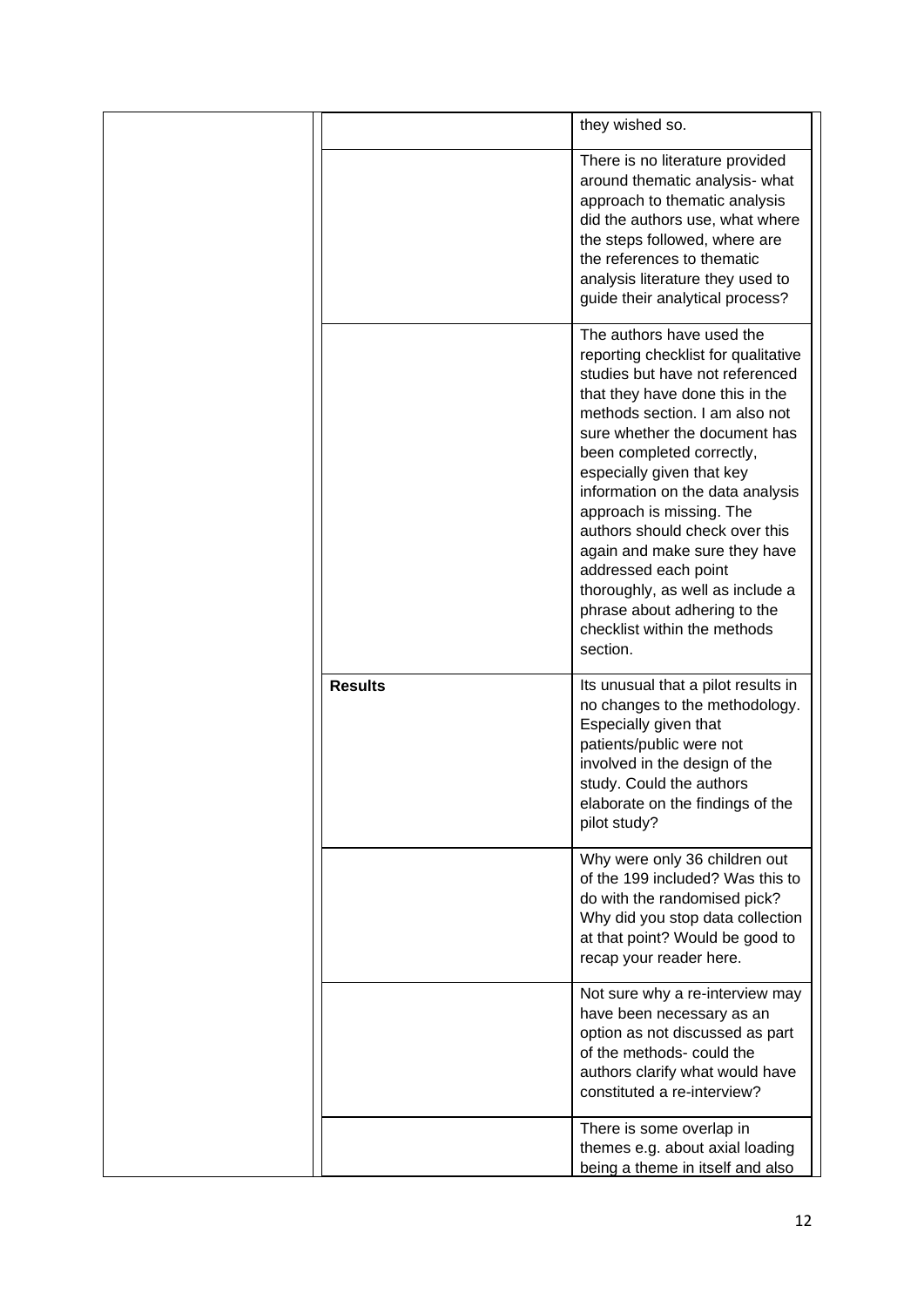|                   | a sub-theme of coping<br>strategies. It would be good if<br>there was a synthesis and<br>narrative about overlapping<br>subthemes.                                                                                                                                                                     |
|-------------------|--------------------------------------------------------------------------------------------------------------------------------------------------------------------------------------------------------------------------------------------------------------------------------------------------------|
|                   | The themes all look plausible<br>and there are some interesting<br>consequences and impacts of<br>living with spinal pain that are<br>identified from participant<br>accounts.                                                                                                                         |
|                   | Sixteen children in one focus<br>group is a lot of participants.<br>The authors should discuss how<br>they managed these<br>interactions and provide a<br>rationale for why this didn't end<br>up being two different focus<br>groups, were discussions would<br>have been arguably managed<br>better. |
|                   | 'It was possible to make all<br>children partake in discussion'-<br>the authors should tone down<br>use of the word 'make' which<br>suggests force or coercion.                                                                                                                                        |
|                   | 'Large uncertainty from children<br>about fitting codes into themes'-<br>do the authors think this might<br>be because it was too complex<br>of a task for the children and<br>young people? Some reflection<br>on some of these issues would<br>be good.                                              |
|                   | It would be useful to see<br>supporting quotations and<br>interview excerpts in the<br>thematic analysis table as<br>currently unsure what the<br>particular purposes of Table 3<br>and 4 are. Can they be<br>amalgamated?                                                                             |
| <b>Discussion</b> | The authors refer to a different<br>aim in the beginning of their<br>discussion compared to what is<br>originally set out. In the<br>discussion, authors refer to the<br>paper identifying constructs of<br>spinal pain important to<br>children (appearing more                                       |
|                   | generic), whereas the purpose                                                                                                                                                                                                                                                                          |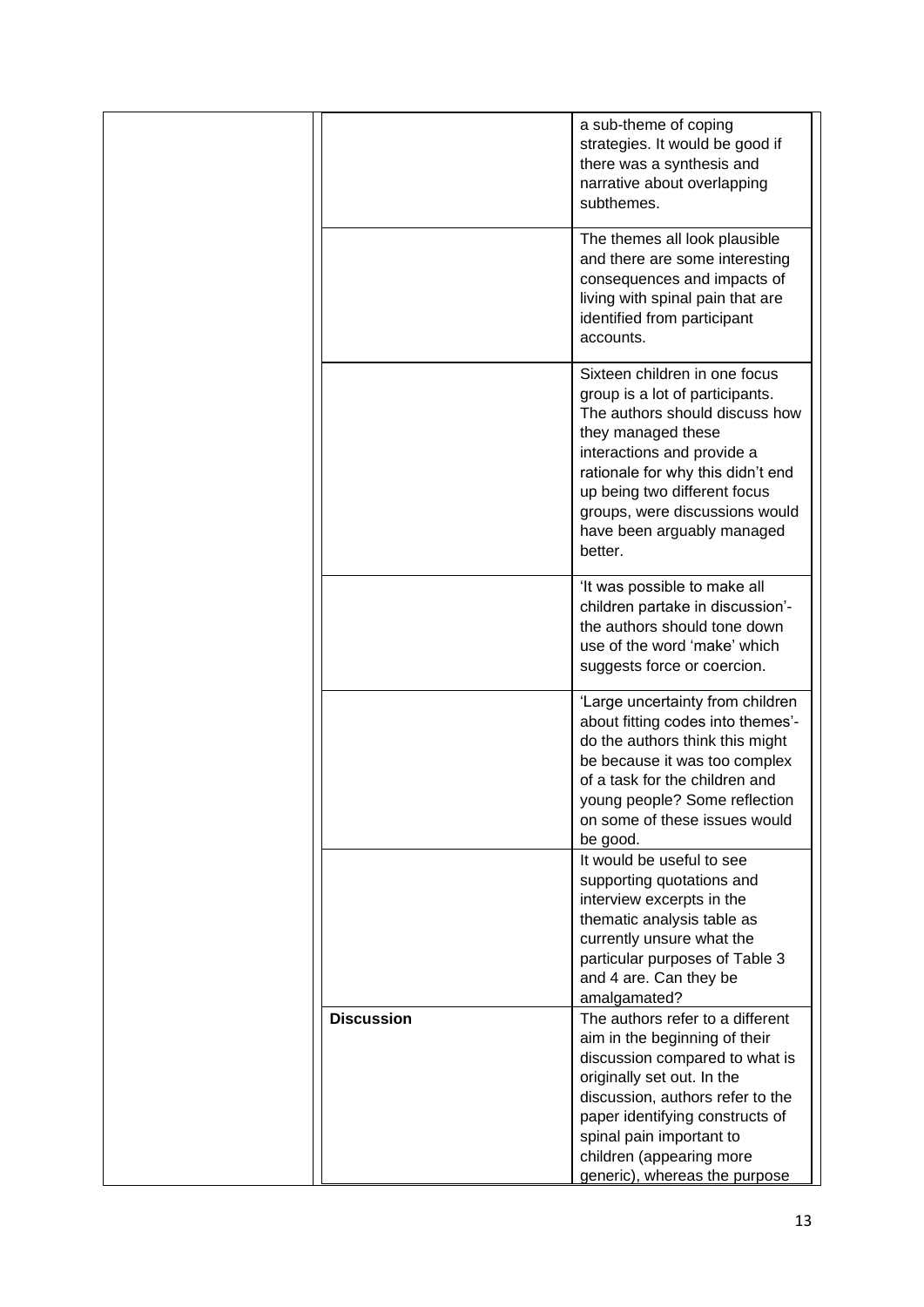|  | throughout has been about the<br>consequences of living with<br>spinal pain in particular. The<br>authors should be more<br>consistent in stating the same<br>aims and purpose throughout<br>the entire manuscript.                                                                                                                                                                                                                                                                            |
|--|------------------------------------------------------------------------------------------------------------------------------------------------------------------------------------------------------------------------------------------------------------------------------------------------------------------------------------------------------------------------------------------------------------------------------------------------------------------------------------------------|
|  | The authors do not discuss<br>'think aloud' methodology in the<br>methods but it is mentioned in<br>the discussion. This is a specific<br>qualitative methodology in itself.<br>If this was used in<br>interviews/focus groups, then<br>the authors should discuss the<br>approach in the methods<br>section. Semi-structured<br>interviews and focus groups are<br>not 'thinking aloud'.                                                                                                      |
|  | I think it's important to highlight<br>how not all pain has<br>consequences for children and<br>young people and I think this<br>should have been a theme,<br>even more so because these<br>were children who did have<br>some level of pain. I think there<br>is some consequences of the<br>difficulties of not understanding<br>the etiology of pain which is also<br>an interesting concept the<br>authors touch on. They should<br>address this interesting<br>discussion in more detail. |
|  | What do the authors mean by<br>non-trivial back pain? The<br>discussion is the first<br>time this definition/criteria is<br>introduced.                                                                                                                                                                                                                                                                                                                                                        |
|  | There is no discussion about<br>any implications of the findings.<br>E.g. these themes are useful for<br>questionnaire development, but<br>can they be useful indicators for<br>other types of research in this<br>field? Do they suggest anything<br>else should be further explored<br>in this group? Are they helpful to<br>anyone else other than the<br>researchers of this paper who<br>have a clear interest in                                                                         |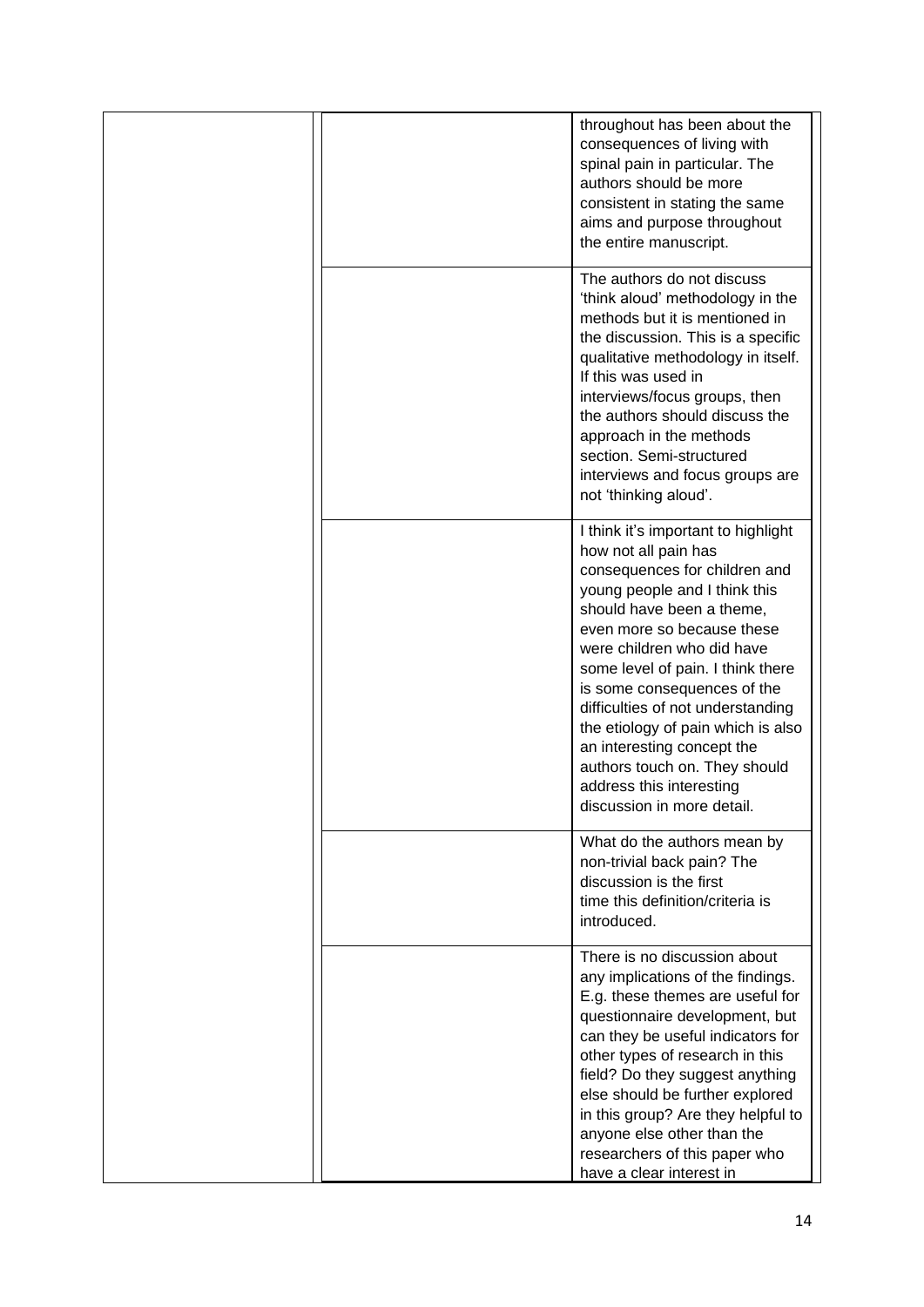|                                                                                                                                                                                                                                                                                                                                                            | developing new tools?                                                                                                                                                                                                                                                                                                                                                                                                                                                                                                                                                                                                    |
|------------------------------------------------------------------------------------------------------------------------------------------------------------------------------------------------------------------------------------------------------------------------------------------------------------------------------------------------------------|--------------------------------------------------------------------------------------------------------------------------------------------------------------------------------------------------------------------------------------------------------------------------------------------------------------------------------------------------------------------------------------------------------------------------------------------------------------------------------------------------------------------------------------------------------------------------------------------------------------------------|
| My summary of review- There<br>are some interesting<br>qualitative findings and themes in<br>this paper however, the<br>authors should revisit the<br>methodology section in particular,<br>so that the reader has more<br>confidence in the results<br>presented. The authors should<br>reconsider how they justify the<br>aims and benefits of answering | I think the conclusion should be<br>stronger and not just be a re-<br>cap of the themes identified.<br>The authors haven't found that<br>spinal pain is complex, but that<br>children and young peoples'<br>perceptions about the<br>consequences of living with<br>spinal pain are complex. This<br>one-off qualitative study does<br>not mean these themes<br>should be the sole questions on<br>new questionnaires, but it does<br>pave the way for more<br>exploratory work about other<br>important issues (maybe not<br>about consequences/impact)<br>that should be included in<br>questionnaires for this group. |
| this research question and<br>include more literature to support<br>certain study decisions. Some re-<br>writing of problematic phrases is<br>also necessary.                                                                                                                                                                                              |                                                                                                                                                                                                                                                                                                                                                                                                                                                                                                                                                                                                                          |
|                                                                                                                                                                                                                                                                                                                                                            |                                                                                                                                                                                                                                                                                                                                                                                                                                                                                                                                                                                                                          |

| <b>REVIEWER</b>        | Dr Linda Birt                                  |  |
|------------------------|------------------------------------------------|--|
|                        | <b>Faculty of Medicine and Health Sciences</b> |  |
|                        | University of East Anglia                      |  |
|                        | <b>United Kingdom</b>                          |  |
| <b>REVIEW RETURNED</b> | 02-Mav-2020                                    |  |
|                        |                                                |  |

| <b>GENERAL COMMENTS</b> | Thank you for the opportunity to review this paper, which explores<br>children's experience of spinal pain. It is innovative to see this<br>qualitative data mapped to ICF. This study is the first step in<br>developing a validated children's spinal pain questionnaire. Overall,<br>the paper was easy to read and the tables clear. Below are some<br>comments that I hope will increase clarity of procedures and<br>decisions. |
|-------------------------|---------------------------------------------------------------------------------------------------------------------------------------------------------------------------------------------------------------------------------------------------------------------------------------------------------------------------------------------------------------------------------------------------------------------------------------|
|                         |                                                                                                                                                                                                                                                                                                                                                                                                                                       |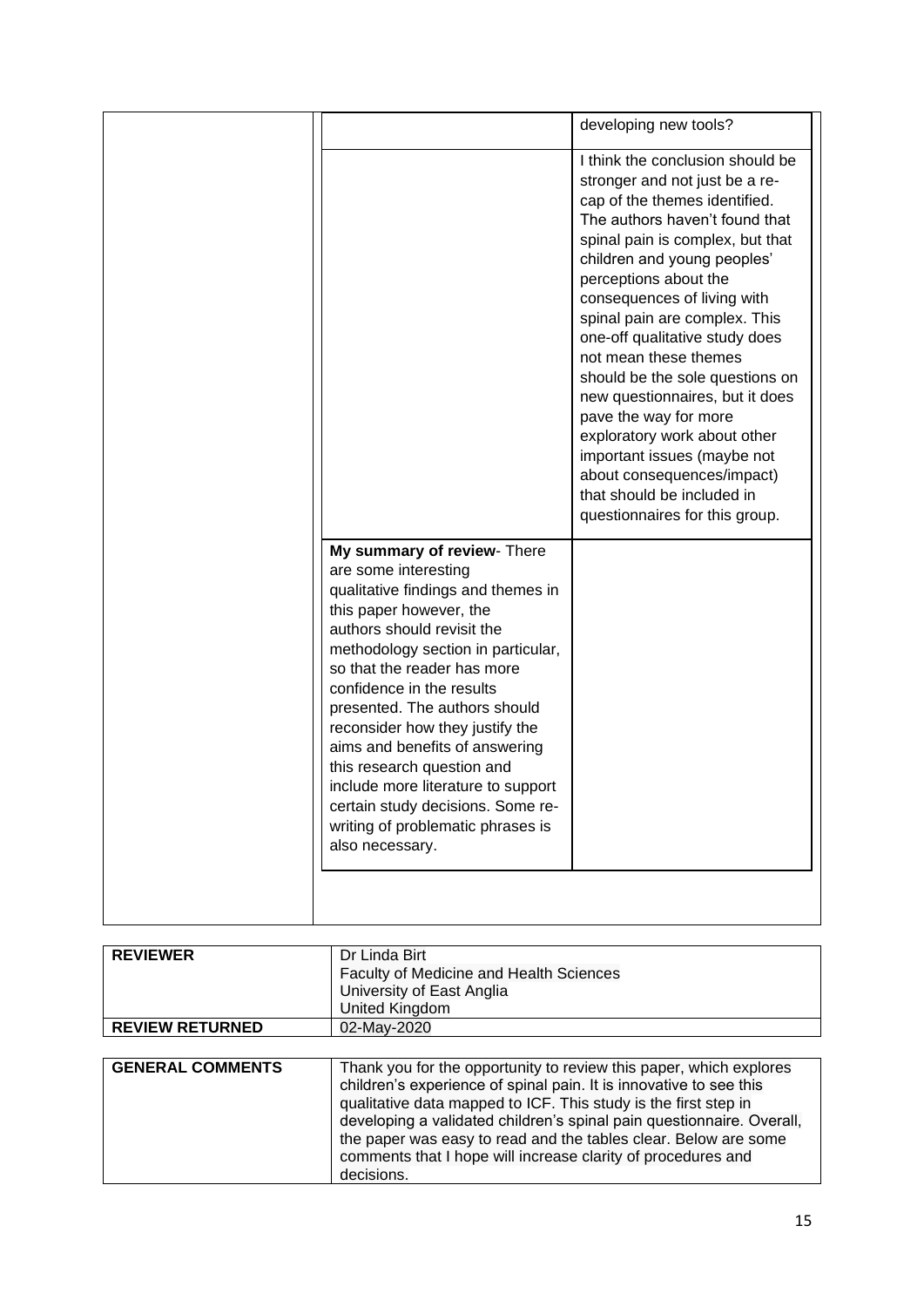| 1. Sample criteria states 9-12 but later the article states member                                                                                                                                         |
|------------------------------------------------------------------------------------------------------------------------------------------------------------------------------------------------------------|
| checking not untaken as children aged under 12 year, then table 2<br>suggests some children aged 13 years - please clarify sample age.<br>2. Was the children's pain cluster around any sites? You mention |
| using body maps but these results are not reported.<br>3. Ethical points: did the children have the option of opting out of the                                                                            |
| screening questionnaire as there is no mention of consent at this<br>stage? Were the researchers known to the children or the                                                                              |
| recruitment site?<br>4. There could be stronger justification for research design i.e. why                                                                                                                 |
| was method deemed appropriate?                                                                                                                                                                             |
| 5. Use of focus groups as a form of validation was excellent. Did                                                                                                                                          |
| they have different interpretations and was there any additive data.<br>The term focus groups interviews is used suggesting more than one                                                                  |
| I suggest stick with 'focus groups discussion' which you use a little                                                                                                                                      |
| later                                                                                                                                                                                                      |
| 6. You state an expert was brought in for any disagreement in                                                                                                                                              |
| research team over ICF linkage. Please include examples of<br>disagreement so the reader can more clearly understand this                                                                                  |
| process of refinement                                                                                                                                                                                      |
| 7. Why were those adult questions pain questionnaires selected?                                                                                                                                            |
| 8. While it is certainly true that pain narratives are influenced by                                                                                                                                       |
| sociocultural factors would it not be possible see if similar childhood<br>accounts of pain are reported in other countries, otherwise the                                                                 |
| relevance to readers is rather limited.                                                                                                                                                                    |
| 9. Is reference 9 available in English?                                                                                                                                                                    |
| 10. Tables are clear, although I do not think figure 1 adds anything                                                                                                                                       |
| as it simply portrays 'standard' qualitative analysis . Of more interest<br>and to increase credibility would be an explanation of where expert                                                            |
| advice was sought on linking codes to ICF and what insights came                                                                                                                                           |
| from the focus groups.                                                                                                                                                                                     |
| 11. A few typos                                                                                                                                                                                            |
| • Page 3 Strengths and limitations change 'with' to that in first bullet                                                                                                                                   |
| point<br>• Page 8 line 48 brake should be break                                                                                                                                                            |
| • Page 13 line 44 think about rephrasing 'it was possible to make all                                                                                                                                      |
| children participate' as sounds rather coercive at the moment.                                                                                                                                             |

# **VERSION 1 – AUTHOR RESPONSE**

#### Reviewer 1

| Thank you for the opportunity to review for BMJ       |                                             |
|-------------------------------------------------------|---------------------------------------------|
| Open. The study covers an important issue on          |                                             |
| children and adolescents' pain, an area in need       |                                             |
| of more research and understanding. I do agree        |                                             |
| that we need to develop more questionnaires for       |                                             |
| the pediatric population and qualitative research     |                                             |
| is an essential first step on this. I have only minor |                                             |
| comments in order to improve the manuscript.          |                                             |
| 1) The authors interviewed children aged 9-12         | We agree that the age range is narrow and a |
| years old. The explanation in the "participants"      | limiting factor. This has been added to the |
| section is fine to me; however, this could be a       | 'Strength and limitations' section.         |
| limitation for developing a questionnaire for         |                                             |
| children and adolescents (8-18 years). This is        |                                             |
| interesting to be added to the discussion section.    |                                             |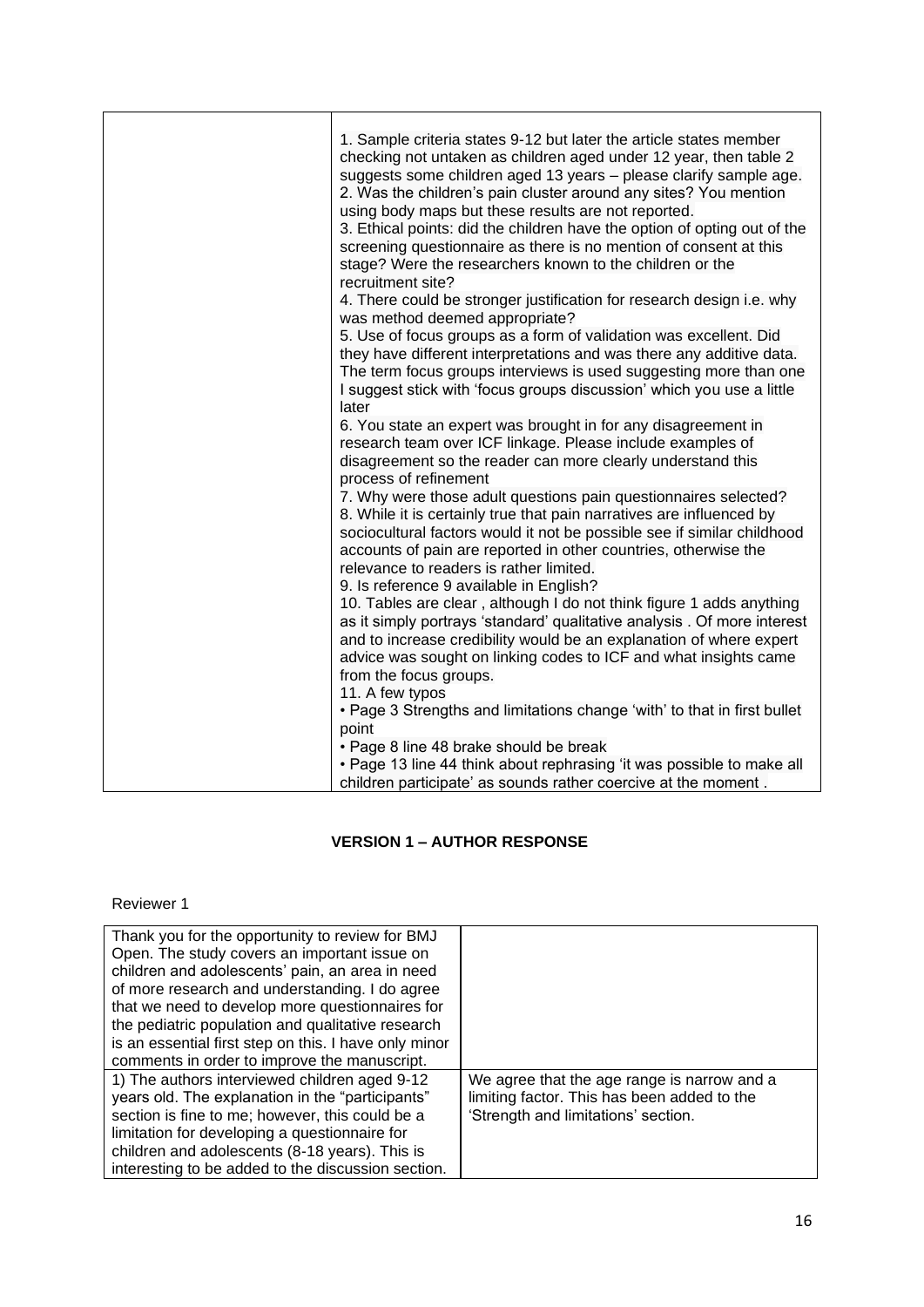| 2) I'm curious on what is the definition you used<br>for "troublesome spinal pain"?                                                                                                                                                                                                                                                                                                                                                                                                                      | Good point and thank you. We have removed the<br>word 'troublesome' as we have defined spinal<br>pain according to our inclusion criteria.                                                                                                                                                                                                                                                                                                                                                                                                                                                                                                                                                                                                                                                       |
|----------------------------------------------------------------------------------------------------------------------------------------------------------------------------------------------------------------------------------------------------------------------------------------------------------------------------------------------------------------------------------------------------------------------------------------------------------------------------------------------------------|--------------------------------------------------------------------------------------------------------------------------------------------------------------------------------------------------------------------------------------------------------------------------------------------------------------------------------------------------------------------------------------------------------------------------------------------------------------------------------------------------------------------------------------------------------------------------------------------------------------------------------------------------------------------------------------------------------------------------------------------------------------------------------------------------|
| 3) Data analysis: were a second reviewer<br>checked the transcription and the codes? If all<br>analyses were done by one reviewer only this<br>could be a limitation for the qualitative approach<br>and should be acknowledged in the discussion.                                                                                                                                                                                                                                                       | This is a good point which was also raised by the<br>other reviewer. There were in fact two authors<br>who checked the data analysis, and this has<br>been added to the manuscript.                                                                                                                                                                                                                                                                                                                                                                                                                                                                                                                                                                                                              |
| 4) I am a bit confused with the secondary<br>objective "to compare these consequences with<br>the content of common adult questionnaires". I<br>honestly don't see the point of doing it as it is<br>obvious it would be different, and the introduction<br>section perfectly show this. The qualitative data is<br>so rich that authors should consider exploring a<br>bit more and highlight this more on the<br>manuscript and give less focus to the secondary<br>aim in the results and conclusion. | We acknowledge the point of view of the<br>reviewer. The reason for the comparison to adult<br>questionnaires is that we don't know if it is same<br>or not. At first glance, several of<br>the issue's children talk about appear similar<br>to adults (e.g. axial loading and physical<br>function), however, digging one step deeper,<br>the specific issues are very different. By making<br>the comparison we make it absolutely clear that<br>adult questionnaires cannot be used by children,<br>and this is the main reason we wish to keep it in<br>the paper.                                                                                                                                                                                                                          |
| 5) I would like more information on why the<br>authors excluded children with diagnosed<br>musculoskeletal disorders since this could be<br>very much linked with troublesome spinal pain<br>that has an impact on children's life. In my<br>opinion this is confusing. Also, if you recruited<br>children with pain, some of them could have<br>undiagnosed musculoskeletal disorders.                                                                                                                  | Thank you for the comment. When we refer to<br>'diagnosed musculoskeletal (MSK) disorders', we<br>refer to conditions<br>like Muscular Dystrophy, Guillian-Barre<br>Syndrome, Congenital Myopathy, Juvenile<br>Osteoporosis and the like. These conditions may<br>of course be linked to spinal pain, however, we<br>were only interested non-specific spinal pain as<br>this is by far the most prevalent<br>condition. Furthermore, children with a MSK<br>diagnosis are often medicalized which may have<br>altered their view of back pain, and we were not<br>interested in this. We have changed spinal pain<br>to non-specific spinal pain throughout the text<br>and added examples to the inclusion criterion to<br>clarify this.<br>Yes, it is correct that some of the children could |
|                                                                                                                                                                                                                                                                                                                                                                                                                                                                                                          | have undiagnosed MSK disorders. However, we<br>consider the likelihood of this to be small and<br>unlikely to have interfered with our results.                                                                                                                                                                                                                                                                                                                                                                                                                                                                                                                                                                                                                                                  |

# Reviewer 2

| Thank you for the opportunity to review this              |  |
|-----------------------------------------------------------|--|
| manuscript describing a qualitative study exploring       |  |
| the appropriateness and relevance of common adult         |  |
| questionnaire content (specifically about                 |  |
| the consequences of living with pain) in                  |  |
| a paediatric population with spinal pain. The             |  |
| manuscript is based upon the analysis of                  |  |
| interviews and focus group data from young                |  |
| participants who were recruited from schools in           |  |
| Denmark. The data were analysed following                 |  |
| a thematic approach before additional focus groups        |  |
| were conducted. The authors come to the conclusion        |  |
| that questionnaires in this field that are designed for   |  |
| adults are not directly fit for purpose with children and |  |
| young people and that new questionnaires with             |  |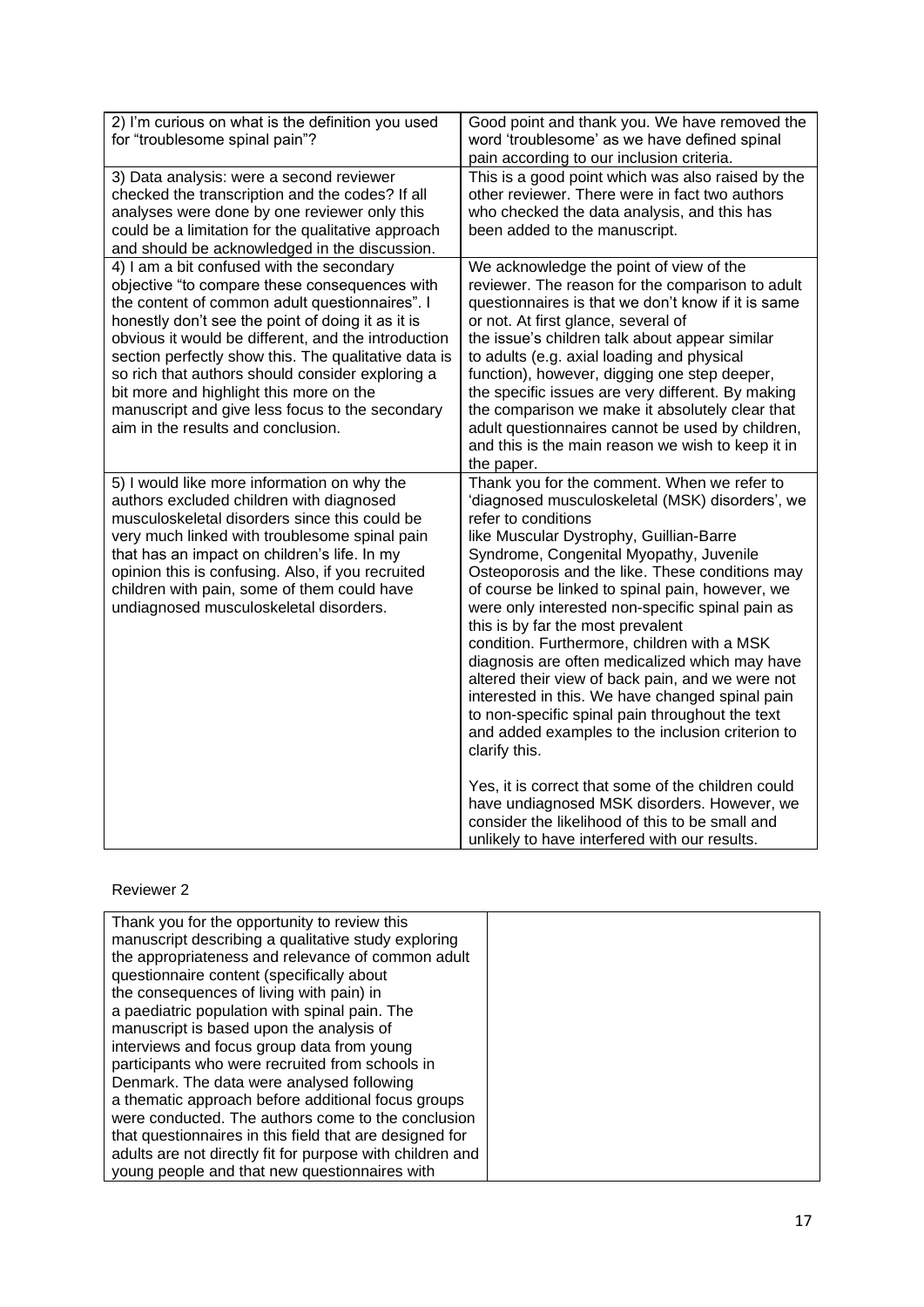| more relevant and appropriate content (which is<br>identified from qualitative data in this paper) are<br>necessary. The authors have chosen an interesting<br>patient group as many studies of pain in<br>children generalise patients across chronic<br>pain conditions so this approach is useful for<br>identifying issues that are pertinent to this<br>particular condition. The article fits within the scope<br>of the journal and has findings which may be of<br>interest to healthcare professionals, researchers and<br>even schools managing those with spinal pain<br>(however, these advantages are not<br>discussed), although the authors mainly focus on the<br>advantages of these findings in new<br>tool development. I have put together a list of specific<br>comments addressing each section of the paper. The<br>concerns I have about the paper are predominantly:<br>unclear structure in the methods (particularly around<br>sampling strategy/participants and describing Study<br>2[focus groups] in a complimentary way to the |                                                                                                                                                                                                           |
|----------------------------------------------------------------------------------------------------------------------------------------------------------------------------------------------------------------------------------------------------------------------------------------------------------------------------------------------------------------------------------------------------------------------------------------------------------------------------------------------------------------------------------------------------------------------------------------------------------------------------------------------------------------------------------------------------------------------------------------------------------------------------------------------------------------------------------------------------------------------------------------------------------------------------------------------------------------------------------------------------------------------------------------------------------------|-----------------------------------------------------------------------------------------------------------------------------------------------------------------------------------------------------------|
| description of Study 1 [interviews]), some problematic<br>content of particular sentences throughout the paper<br>and key information missing in the introduction (a<br>stronger justification of why new measures<br>are needed would be helpful) and methods (more<br>detail around the process of the analysis).                                                                                                                                                                                                                                                                                                                                                                                                                                                                                                                                                                                                                                                                                                                                            |                                                                                                                                                                                                           |
| <b>Abstract</b>                                                                                                                                                                                                                                                                                                                                                                                                                                                                                                                                                                                                                                                                                                                                                                                                                                                                                                                                                                                                                                                |                                                                                                                                                                                                           |
| Design and setting<br>I think the authors should refer to their study as using<br>semi-structured interviews with no mention of 'case<br>study' as this makes it sound like a one-off<br>singular interview that was conducted with one child.                                                                                                                                                                                                                                                                                                                                                                                                                                                                                                                                                                                                                                                                                                                                                                                                                 | This is a good point. It has been changed<br>throughout the manuscript.                                                                                                                                   |
| Participants<br>This should detail the sampling strategy and the<br>selection, but I believe the number of participants<br>included and age range is part of the results section<br>(unless the requirements of this particular journal are<br>different).                                                                                                                                                                                                                                                                                                                                                                                                                                                                                                                                                                                                                                                                                                                                                                                                     | We agree. The sampling strategy has now<br>been included under 'Participants'.                                                                                                                            |
| Methods<br>See comments below about use of the word<br>'confirmatory' for describing the focus groups.                                                                                                                                                                                                                                                                                                                                                                                                                                                                                                                                                                                                                                                                                                                                                                                                                                                                                                                                                         | We agree and thank you. The term<br>'confirmatory' was used in lack of a better<br>word covering what we did. We have now<br>called it 'Focus group interviews' and<br>elaborated on the purpose of them. |
| Conclusions<br>The authors repeat that there were five themes which<br>is not necessary. The authors should discuss the<br>implications of the work and future directions, not<br>reiterate similar information to that covered in the<br>results section.<br><b>Introduction</b>                                                                                                                                                                                                                                                                                                                                                                                                                                                                                                                                                                                                                                                                                                                                                                              | The conclusion has been changed to focus<br>more on the differences between children and<br>adults and what implications this has to future<br>work when developing a questionnaire.                      |
|                                                                                                                                                                                                                                                                                                                                                                                                                                                                                                                                                                                                                                                                                                                                                                                                                                                                                                                                                                                                                                                                |                                                                                                                                                                                                           |
| The authors make a strong case for improving the<br>outcomes of children and young people with chronic<br>pain in general, considering the individual and<br>societal burden of the condition. It would be useful if<br>there was some specific data on the burden of spinal<br>pain in particular or at least an acknowledgement of<br>why there is no literature on this if it isn't possible<br>to include here in the manuscript?                                                                                                                                                                                                                                                                                                                                                                                                                                                                                                                                                                                                                          | We agree and have added a comment on this<br>in the introduction from the Global Burden of<br>Disease study.                                                                                              |
| "Despite the increasing interest"- for those who aren't<br>familiar with this particular pain area, it would be                                                                                                                                                                                                                                                                                                                                                                                                                                                                                                                                                                                                                                                                                                                                                                                                                                                                                                                                                | Good idea. We have added focus areas of<br>recent systematic reviews with references to                                                                                                                   |
|                                                                                                                                                                                                                                                                                                                                                                                                                                                                                                                                                                                                                                                                                                                                                                                                                                                                                                                                                                                                                                                                |                                                                                                                                                                                                           |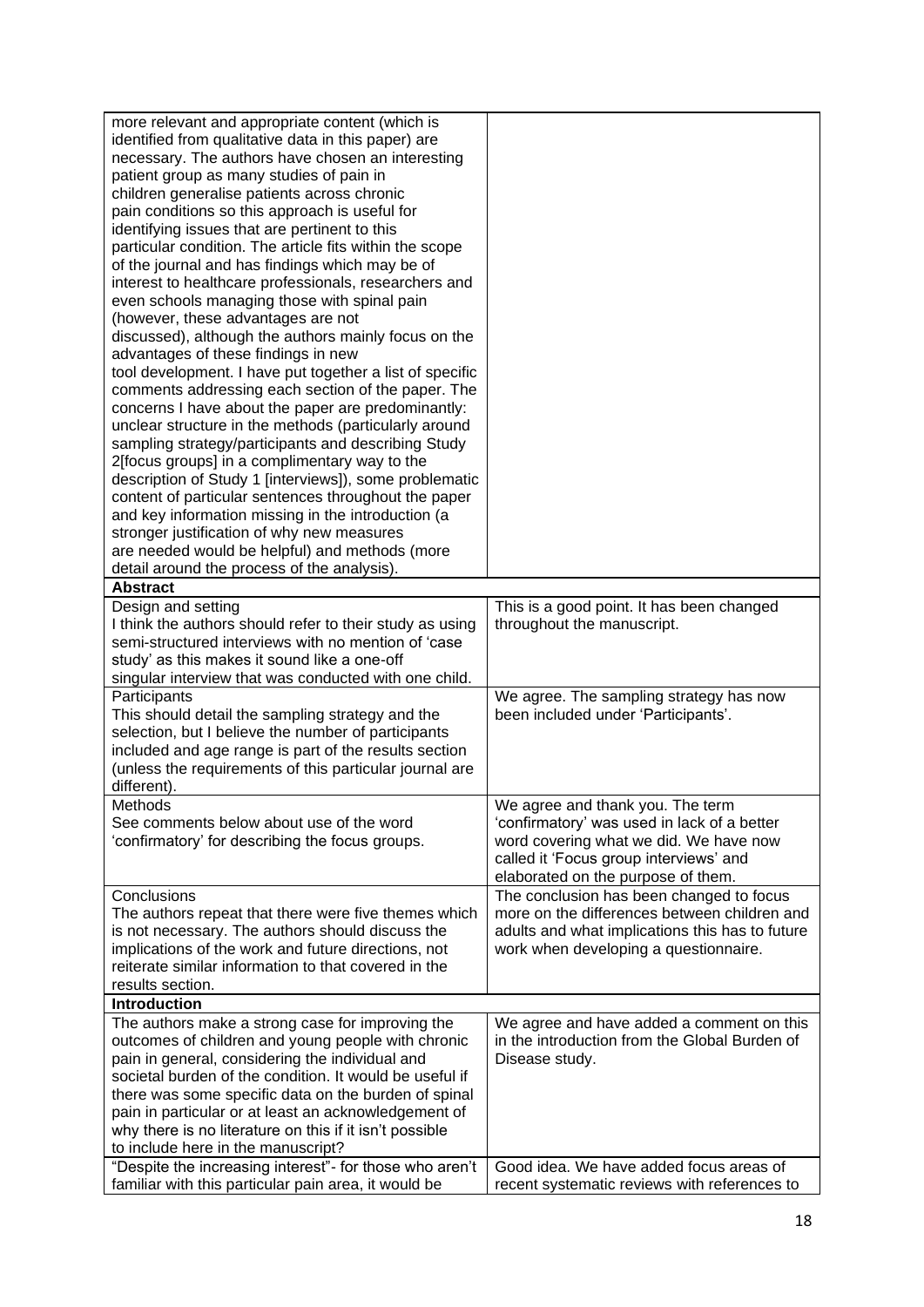| useful if the authors could elaborate on what way                                                                 | address this.                                    |
|-------------------------------------------------------------------------------------------------------------------|--------------------------------------------------|
| interest has increased - are there new agendas being                                                              |                                                  |
| set to address this, new standards being introduced,                                                              |                                                  |
| more literature recently on the area?                                                                             |                                                  |
| Line 29/30. Do authors mean constrains or                                                                         | Well spotted. This is a typo and has been        |
| constraints?                                                                                                      | corrected. It should read constraints.           |
| Before discussing how adult questionnaires and                                                                    | We agree and have added a sentence about         |
| constructs don't map onto children and young                                                                      | this in the introduction: 'Such questionnaires   |
| people's views, it would be useful if the authors                                                                 | are important to measure outcomes in clinical    |
| provide an argument for why it is necessary that we                                                               | trials as well as monitoring patient progress in |
| are able to measure and assess perceptions around                                                                 | clinical practice.'                              |
| consequences better than we currently do in this                                                                  |                                                  |
| group? What will that information be useful for? A                                                                |                                                  |
| better justification for exploring this would be good.                                                            |                                                  |
| Line 50-51-Are these measures specific to assessing                                                               | No, they are paediatric-specific pain            |
| perceptions around consequences? Clarification on                                                                 | questionnaires where pain is measured            |
| the nature of these measures would be useful.                                                                     | among several other dimensions. We have          |
|                                                                                                                   | added the names of the questionnaires and        |
|                                                                                                                   | what they measure.                               |
| The authors state that there is an argument for more                                                              | Thank you for your comment. The                  |
| 'generalistic questionnaires'. I don't think this is a                                                            | 'generalistic' refers to the population, not     |
| useful phrase, especially given that the authors are                                                              | what the questionnaire                           |
| arguing for measures specifically about                                                                           | measures. The Paediatric Back Outcome            |
| consequences. I'm confused as to what the exact                                                                   | Measure is intended for use in athletes, and     |
| aim and benefit of creating new questionnaires for                                                                | we wanted to investigate a broad population      |
| this group is.                                                                                                    | of children with spinal pain. The sentence has   |
|                                                                                                                   | been clarified to avoid misunderstanding.        |
| The authors mention several questionnaires which                                                                  | We have briefly described the types of           |
| refer to function and activity limitations. Is this                                                               | existing questionnaires developed specifically   |
| because they anticipate that this might be one of the                                                             | to children. These are mainly focusing           |
| main important consequences for children and young                                                                | on general pain or pain/symptoms/function        |
| people. They should discuss this if they think so.                                                                | related to specific diseases. One is             |
|                                                                                                                   | specifically related to back pain in children.   |
|                                                                                                                   | The reason for this is to show that the area of  |
|                                                                                                                   | consequences of spinal pain in                   |
|                                                                                                                   | children/adolescents has not been                |
|                                                                                                                   | investigated as the focus has been               |
|                                                                                                                   | elsewhere, and this is the reason we are         |
|                                                                                                                   | doing it.                                        |
| The justification for using qualitative methods                                                                   | Thank you.                                       |
| appears warranted and beneficial.                                                                                 |                                                  |
| <b>Methods</b>                                                                                                    |                                                  |
|                                                                                                                   | This is a good suggestion and we agree.          |
| II think the way the design section is written is quite<br>misleading. The authors state that it is a qualitative |                                                  |
|                                                                                                                   | We have changed the methods into two             |
| case study (usually meaning one child) when there<br>was more than one interview conducted. The authors           | separate studies: The interview study and the    |
|                                                                                                                   | focus group study.                               |
| also refer to 'focus group interviews'. Focus groups                                                              |                                                  |
| and interviews are two separate and very different                                                                |                                                  |
| methodologies, they should not be referred to as one                                                              |                                                  |
| and the same. I would also suggest the authors do                                                                 |                                                  |
| not use the term 'case study'.                                                                                    |                                                  |
| What do authors mean by 'the design focused on the                                                                | We agree that this is unclear. We have           |
| child's cognitive level'? Do they mean that the                                                                   | removed the sentence as it is already            |
| interviews were conducted in a developmentally                                                                    | described more clearly in the section on 'Data   |
| appropriate manner? If so, how did thy ensure the                                                                 | collection'. Here it reads:                      |
| questions were developmentally appropriate? Or did                                                                | 'The face-to-face approach was chosen to         |
| authors mean that during the interview, children and                                                              | meet the children's level of understanding and   |
| young people were asked questions around                                                                          | to get the best cooperation with the children.'  |
| cognition, findings from were used as results? The                                                                |                                                  |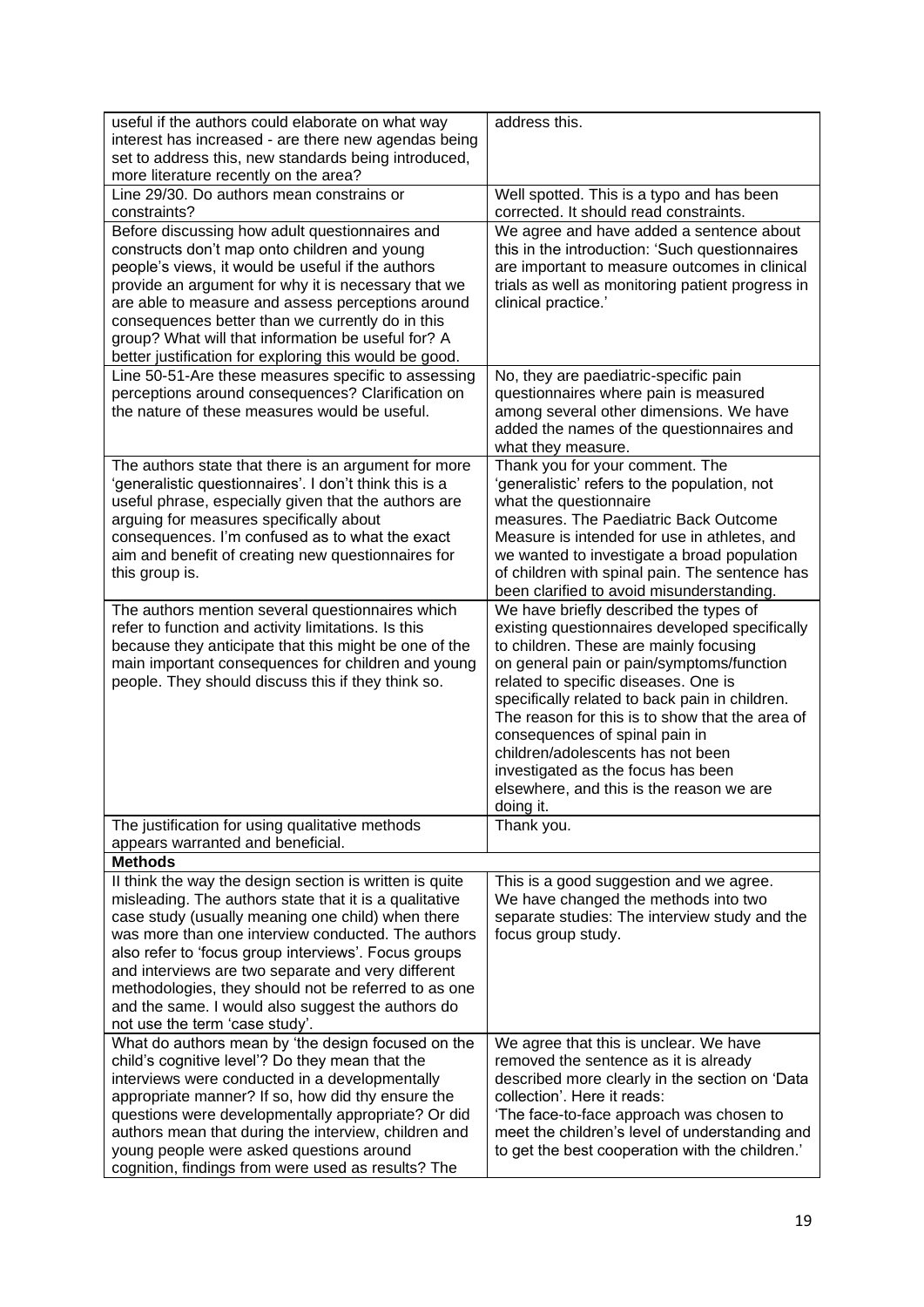| meaning of this sentence is unclear.                                                                                                                                                                                                                                                                                                                                                             |                                                                                                                                                                                                                                                                                                                                                                                                                                                             |
|--------------------------------------------------------------------------------------------------------------------------------------------------------------------------------------------------------------------------------------------------------------------------------------------------------------------------------------------------------------------------------------------------|-------------------------------------------------------------------------------------------------------------------------------------------------------------------------------------------------------------------------------------------------------------------------------------------------------------------------------------------------------------------------------------------------------------------------------------------------------------|
| What do the authors mean by 'transformed'? Can<br>they clarify this? Do they mean the themes were<br>mapped onto existing classification systems? If so,<br>they should say this more clearly. Transformed is<br>ambiguous.                                                                                                                                                                      | You are correct. 'Transformed' is unclear and<br>we have changed the wording of the<br>sentence:<br>'Finally, results were mapped onto the<br>International Classification of Function,<br>Disability and Health'                                                                                                                                                                                                                                           |
| I don't believe that focus groups should be used to<br>'confirm' anything. To confirm something would take<br>a lot more quantitative investigation. I do however<br>believe that focus groups can be useful for<br>'broadening' results and perspectives. The authors<br>should reconsider their phrasing around the purpose<br>of the focus groups.                                            | We agree. This has been addressed this<br>throughout the manuscript as stated above.                                                                                                                                                                                                                                                                                                                                                                        |
| The authors should state their epistemological<br>standpoint (constructivist) at the beginning of the<br>design section if they are going to state it, but I don't<br>think it is necessary as it shows through the methods<br>that they have chosen for this work.                                                                                                                              | This was added as it is a requirement in the<br>'reporting checklist for qualitative studies'. We<br>have therefore decided to leave it in<br>the manuscript, however, we will ask for an<br>editorial decision on this.                                                                                                                                                                                                                                    |
| Sampling strategy- it would be good to see some<br>justification for why the authors recruited 9-12<br>year olds earlier in the strategy section. Also, authors<br>argue that boys of 14 years have a growth spurt<br>associated with spinal pain but then they do not<br>include this age range in the sample. Can the<br>authors find a justification that supports their age<br>range chosen? | This makes sense. We have moved<br>the description of the justification of the age<br>limits to the 'Sampling strategy' section.<br>We have deliberately chosen not to include<br>children older than 12 years as this will<br>avoid all the changes seen in puberty where<br>the incidence of spinal pain increases. The<br>included sample range from 9-12 years as<br>described in Table 2. We did have children<br>aged 13, but they were not included. |
| The authors should re-think the phrase 'too affected<br>by puberty'. This sounds like puberty is a troubling<br>condition/illness in itself which is not the case.                                                                                                                                                                                                                               | Thanks. This has been changed.                                                                                                                                                                                                                                                                                                                                                                                                                              |
| I don't think the phrase 'inside perspective' is<br>appropriate. The authors asked children about their<br>perceptions rather than proxies because proxies are<br>often unreliable. Children reporting on their own<br>perspectives does not provide an 'inside' look, but it<br>provides arguably a more reliable account.                                                                      | Agree. We have changed the sentence and<br>avoided the concept of 'inside perspective'.                                                                                                                                                                                                                                                                                                                                                                     |
| 'Interviews were conducted in each age band and<br>well-being strata'. What were the age bands and the<br>well-being strata that were chosen? 9-12<br>year olds already seems like quite a limited age<br>band, did the authors deduce even smaller age<br>ranges from this?                                                                                                                     | We agree that the terminology 'age band' is<br>confusing as 9-12 years of age is already<br>narrow. This has been changed to 'age'.<br>The children filled out the Kid-Screen, and we<br>used the cut-off values from the published<br>manual to stratify into low, normal and high<br>levels of well-being. This is described under<br>'Participants'.                                                                                                     |
| New sentence should start after 'country', Line 10,<br>Page 6.                                                                                                                                                                                                                                                                                                                                   | This has been changed.                                                                                                                                                                                                                                                                                                                                                                                                                                      |
| It is not very clear how authors recruited only those<br>children who had spinal pain from the schools. Who<br>identified those who did and did not have spinal pain<br>from the result of the YSQ and kidscreen and<br>therefore eligibility for the study? I also think this<br>information should form part of the sampling strategy,<br>not the participants section.                        | The selection criteria for children with spinal<br>pain are listed in Table 1. However, we have<br>changed the wording to clarify this and moved<br>the paragraphs to the 'Sampling strategy'<br>section.                                                                                                                                                                                                                                                   |
| The authors are more specific about the school<br>included in the pilot compared to the actual study.<br>Does revealing the more specific location of the                                                                                                                                                                                                                                        | Point taken. Anonymity was absolutely<br>paramount to get the protocol approved by<br>the Danish Data Protection Agency. We have                                                                                                                                                                                                                                                                                                                            |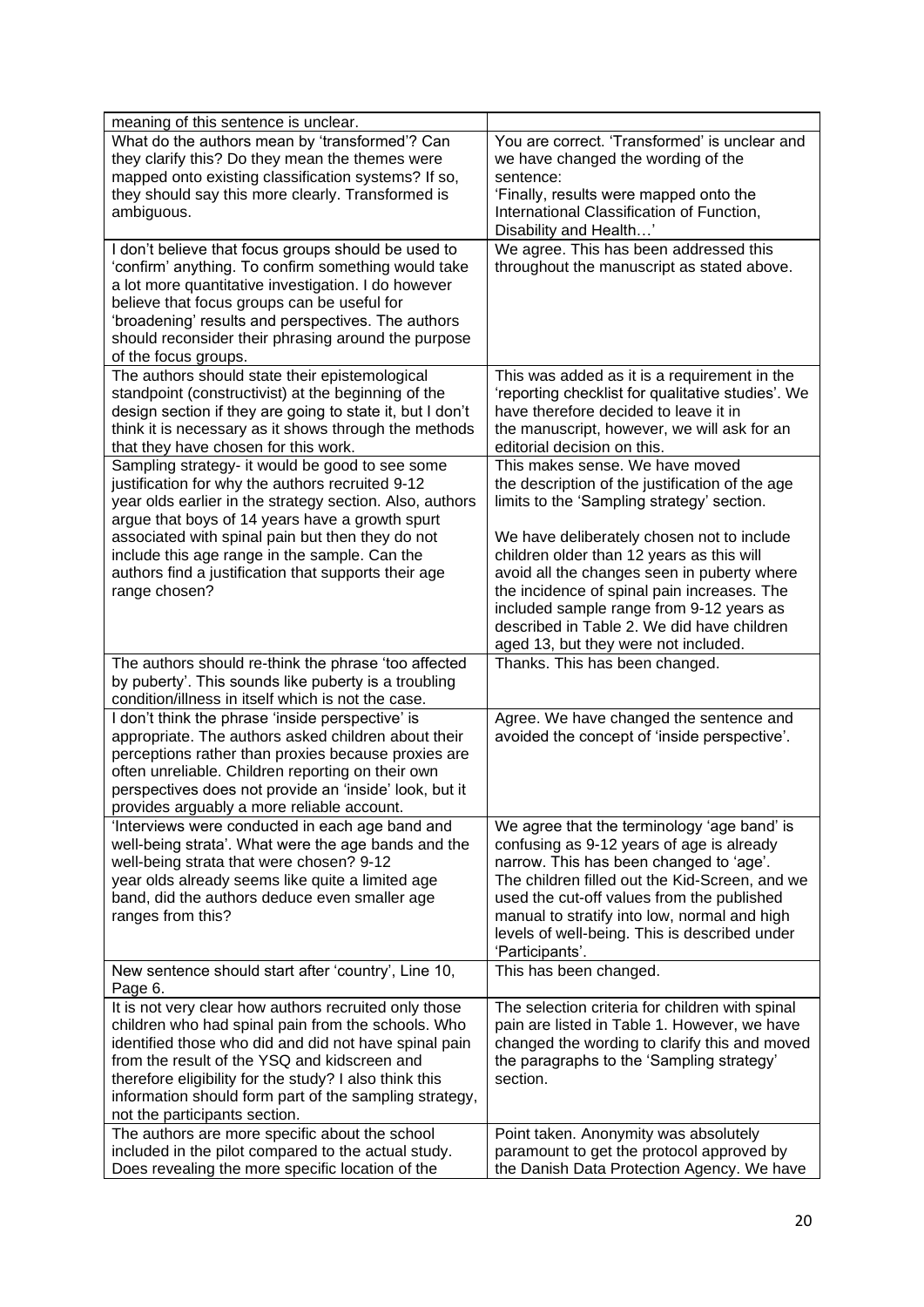| school on the island affect the anonymity of the<br>children involved?                                                                                                                                                                                                                                                                                                                                                                                                                                                                                                                                                                                                                                                                            | changed the description of the pilot<br>procedures to the same as the main study,<br>and we hope this is acceptable.                                                                                                                                                                                                                                                                                                                                                                                                                                           |
|---------------------------------------------------------------------------------------------------------------------------------------------------------------------------------------------------------------------------------------------------------------------------------------------------------------------------------------------------------------------------------------------------------------------------------------------------------------------------------------------------------------------------------------------------------------------------------------------------------------------------------------------------------------------------------------------------------------------------------------------------|----------------------------------------------------------------------------------------------------------------------------------------------------------------------------------------------------------------------------------------------------------------------------------------------------------------------------------------------------------------------------------------------------------------------------------------------------------------------------------------------------------------------------------------------------------------|
| 'To ensure all procedure were suitable for the study'-<br>do authors mean they piloted everything including<br>the recruitment strategy etc or just that they piloted<br>the interview schedule? They should clarify this.                                                                                                                                                                                                                                                                                                                                                                                                                                                                                                                        | The pilot procedures tested all the<br>procedures, and this included the recruitment<br>strategy. We have changed the wording of the<br>sentence to accommodate this.                                                                                                                                                                                                                                                                                                                                                                                          |
| What was the information material that was<br>distributed to teachers, children and parents? What<br>was the content/format of these and who created it?<br>Do the authors mean information about the study or<br>information about spinal pain? Similarly, what was<br>the additional information that was provided to<br>parents of children who were eligible to take part?                                                                                                                                                                                                                                                                                                                                                                    | The general information material consisted of<br>a layman description of the<br>project and the selection procedures that<br>would be implemented. The additional<br>information provided a<br>more information about the objectives<br>and procedures for the interview the selected<br>children would go through. All material was<br>written by the author group and strictly comply<br>with the GDPR. We have not included this<br>material as it is in Danish. Instead we have<br>clarified the description in the manuscript.                            |
| The authors should define the ages of those in the<br>3rd-6th grades for readers from countries unfamiliar<br>with the Danish schooling system.                                                                                                                                                                                                                                                                                                                                                                                                                                                                                                                                                                                                   | Thank you. In 'Data collection' under the<br>'Interview study' we have added a sentence<br>explaining this.                                                                                                                                                                                                                                                                                                                                                                                                                                                    |
| Was assent taken from children and young<br>people? This should be discussed.                                                                                                                                                                                                                                                                                                                                                                                                                                                                                                                                                                                                                                                                     | We did not collect informed consent from the<br>children as they are under 15. Instead we<br>collected informed consent from the parents<br>to the children, as prescribed by Danish<br>law, and this is described under 'Data<br>collection'.                                                                                                                                                                                                                                                                                                                 |
| What experience of qualitative methods did author<br>ABS have? What was their background? It's<br>important to describe the interviewers experience<br>level in qualitative studies.                                                                                                                                                                                                                                                                                                                                                                                                                                                                                                                                                              | ABS was a novice qualitative researcher, but<br>was supported throughout by CM, who has<br>been conducting qualitative research for<br>fifteen years. We have added that CM was<br>part of the coding and interpretation process.                                                                                                                                                                                                                                                                                                                              |
| 'The face to face approach was chosen to meet the<br>children's level of understanding'- I don't believe<br>being face to face has any impact upon whether a<br>child understands concepts better or<br>not. Also whether face to face gets more co-<br>operation from children and young people is<br>debatable- research has started to suggest that<br>young people talk more freely over the phone or<br>other technologies where there is no direct eye<br>contact with the researcher. This whole sentence is<br>problematic and based upon incorrect assumptions<br>and weak justifications. The authors should rethink<br>the advantages they cite for using face-<br>toface methodology and use literature to support<br>their decision. | Thank you. We have changed our rationale<br>for choosing the face-to-face approach to the<br>following:<br>"The face-to-face approach was chosen to<br>allow co-creation of meaning by<br>reconstructing perceptions of experiences<br>and events related to spinal pain [Dicicco-<br>Bloom et al.]."                                                                                                                                                                                                                                                          |
| I am unsure as to why the authors use the full body<br>drawing and face pain scale revised (correct<br>abbreviation for which is FPS-R, not rFPS). These<br>are measures of pain intensity, which as far as I am<br>aware is not a part of this studies aim. The interviews<br>have been agued throughout the manuscript as<br>being the method of exploring how children and<br>young people express themselves- so it seems<br>unjustified that then uni-dimensional pain<br>intensity measures then appear in the methods? The<br>authors are not interested in levels of pain so even if<br>authors have used these tools to aid expression, they                                                                                             | This was not how the two instruments were<br>used. It is correct that FPS-R is a measure of<br>pain intensity, however the body drawing is<br>not. We used the body drawing to locate the<br>painful area to make sure that we were talking<br>about spinal pain. The FPS-R was only used<br>to gage the amount of pain the child<br>experienced to confirm the inclusion<br>criteria. During the rest of the interview,<br>the children were completely free to express<br>themselves. We agree that this is unclear in<br>the manuscript and have changed it |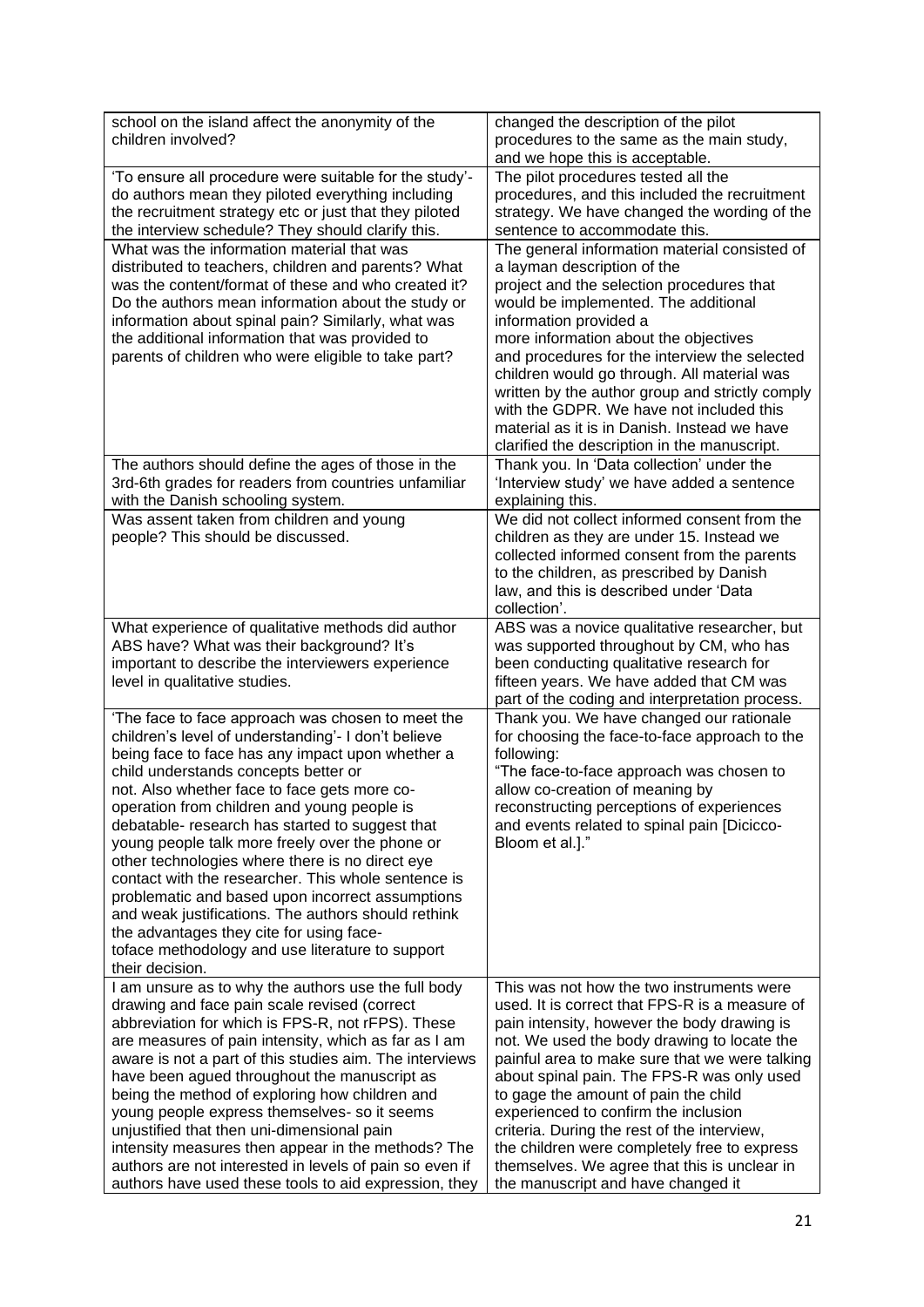| are being used to express the wrong thing. In Table<br>2, it says that participant had a score over 2, but in<br>the inclusion criteria it says children had to score at<br>least 3 on the FPS-R. The use of these measures<br>and the purpose of including them in the study<br>methodology requires a better description from the<br>authors.                                                                                                                                                                                                                                                                                                                                                                                                                                                                                                                                                                                                                                                                                                                                                                                                                                                 | according to the description abve.<br>Regarding the scores, we have changed the<br>wording to rectify and avoid confusion.<br>The rationale for this inclusion criteria has<br>now been described under the sampling<br>strategy.                                                                                                                                                                                                                                                                                                                                                                                                                                                                                                                                                                                                                                                               |
|-------------------------------------------------------------------------------------------------------------------------------------------------------------------------------------------------------------------------------------------------------------------------------------------------------------------------------------------------------------------------------------------------------------------------------------------------------------------------------------------------------------------------------------------------------------------------------------------------------------------------------------------------------------------------------------------------------------------------------------------------------------------------------------------------------------------------------------------------------------------------------------------------------------------------------------------------------------------------------------------------------------------------------------------------------------------------------------------------------------------------------------------------------------------------------------------------|-------------------------------------------------------------------------------------------------------------------------------------------------------------------------------------------------------------------------------------------------------------------------------------------------------------------------------------------------------------------------------------------------------------------------------------------------------------------------------------------------------------------------------------------------------------------------------------------------------------------------------------------------------------------------------------------------------------------------------------------------------------------------------------------------------------------------------------------------------------------------------------------------|
| Authors should provide a copy of the interview<br>schedule within the manuscript or as supplementary<br>material.                                                                                                                                                                                                                                                                                                                                                                                                                                                                                                                                                                                                                                                                                                                                                                                                                                                                                                                                                                                                                                                                               | We are happy to provide the interview<br>schedule as an appendix, however, it will be<br>in Danish. This is the reason we have not<br>included it as we considered it irrelevant for<br>most readers. Instead we have included a<br>section called 'Semi-structured<br>interview' where we have elaborated on the<br>interview guide.                                                                                                                                                                                                                                                                                                                                                                                                                                                                                                                                                           |
| Who transcribed the data? How were data<br>transcribed, word for word, including the level of<br>detail for a conversation analysis (pauses etc)?<br>Were data anonymised or pseudoanonymised?                                                                                                                                                                                                                                                                                                                                                                                                                                                                                                                                                                                                                                                                                                                                                                                                                                                                                                                                                                                                  | The interviews were recorded and transcribed<br>verbatim by the co-author ABS. The<br>transcripts included non-verbal<br>communication cues.<br>The data were pseudoanonymised but stored                                                                                                                                                                                                                                                                                                                                                                                                                                                                                                                                                                                                                                                                                                       |
| Usually quite difficult (and sometimes unethical) to<br>fully anonymise interview data for analytical<br>purposes.                                                                                                                                                                                                                                                                                                                                                                                                                                                                                                                                                                                                                                                                                                                                                                                                                                                                                                                                                                                                                                                                              | on a secure server at the university.                                                                                                                                                                                                                                                                                                                                                                                                                                                                                                                                                                                                                                                                                                                                                                                                                                                           |
| Unusual that only one author generates themes,<br>especially given that there is no discussion of these<br>amongst the wider research team (or none that is<br>mentioned). This should be discussed as a limitation<br>of the study if there was only one researcher<br>conducting the whole analysis, or at least reference<br>to researcher bias in the discussion.<br>Overall the methods section is not very well<br>structured. The authors should consider using more<br>appropriate subheadings and re-ordering parts of<br>information that belong to those subheadings e.g.<br>part of the sampling strategy is in the participants<br>section, there is no materials/measures section, little<br>information on the development of the interview<br>schedule. The fact that interviews were semi-<br>structured should come first in the design section, not<br>in the data collection section. The structure also<br>becomes complicated by the fact that authors have<br>conducted 2 studies (interviews, then focus groups).<br>Better structure needs to be in place to help the<br>reader understand how the participant sampling<br>strategies for both studies were different. | Good point. We chose to simplify the<br>description of this part of the data<br>analysis to shorten the manuscript. The<br>coding was in fact carried out by two of the<br>authors (ABS and CM) with ABS as the<br>main coder. The themes were developed<br>among all the authors with ABS taking the<br>lead. We have expanded the description of<br>this and hope it is acceptable.<br>We have changed the structure of the<br>methods section as suggested by the<br>reviewer. Firstly, we have divided it into<br>two separate studies - the interview study<br>and the focus group study. Secondly, we<br>have added new headings and changed<br>existing headings, and thirdly, we have<br>moved the descriptions of the method to the<br>relevant headings. We are happy with the<br>suggestions and believe the structure has<br>improved considerably. We hope the reviewer<br>agrees. |
| Again, I don't think the focus groups 'confirm'<br>anything, they just broaden the themes and methods.                                                                                                                                                                                                                                                                                                                                                                                                                                                                                                                                                                                                                                                                                                                                                                                                                                                                                                                                                                                                                                                                                          | We agree. It has been changed.                                                                                                                                                                                                                                                                                                                                                                                                                                                                                                                                                                                                                                                                                                                                                                                                                                                                  |
| Do the authors mean 'break' rather than 'brake'?<br>What was the wording given to children about sorting                                                                                                                                                                                                                                                                                                                                                                                                                                                                                                                                                                                                                                                                                                                                                                                                                                                                                                                                                                                                                                                                                        | This is a typo and has been corrected to<br>break.<br>The words 'relevant' or 'irrelevant' are only                                                                                                                                                                                                                                                                                                                                                                                                                                                                                                                                                                                                                                                                                                                                                                                             |
| cards into relevant and irrelevant? This task sounds<br>too difficult for that age range to understand as it is<br>currently described in the paper.                                                                                                                                                                                                                                                                                                                                                                                                                                                                                                                                                                                                                                                                                                                                                                                                                                                                                                                                                                                                                                            | used in the manuscript to describe what we<br>did, as we agree that children of this age<br>would not understand them. We carefully<br>explained to the children (with examples)<br>what they should do: Think of your own back<br>pain and then take one card at a time and see<br>if it applies to you. We have added some of                                                                                                                                                                                                                                                                                                                                                                                                                                                                                                                                                                 |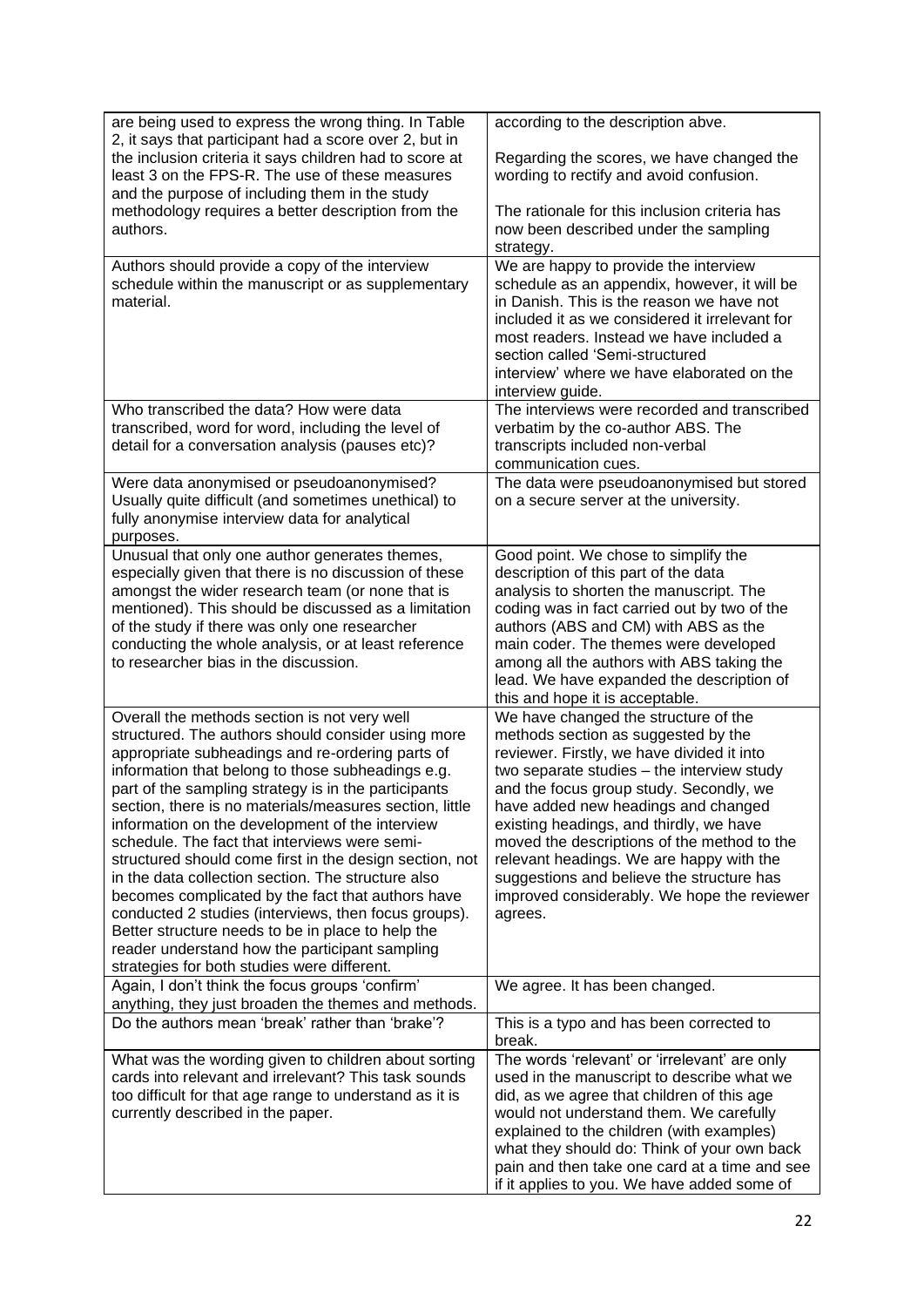|                                                                                                                                                                                                                                                                                                                                                                                                                                                                       | this in the text for clarification.                                                                                                                                                                                                                                                                                                                                                                                                                                                                                                                                                                                                       |
|-----------------------------------------------------------------------------------------------------------------------------------------------------------------------------------------------------------------------------------------------------------------------------------------------------------------------------------------------------------------------------------------------------------------------------------------------------------------------|-------------------------------------------------------------------------------------------------------------------------------------------------------------------------------------------------------------------------------------------------------------------------------------------------------------------------------------------------------------------------------------------------------------------------------------------------------------------------------------------------------------------------------------------------------------------------------------------------------------------------------------------|
| 'probing for new codes to emerge'- this is problematic<br>and suggests that the authors were performing a<br>fishing exercise to find issues not highlighted in the<br>interviews, artificially broadening their themes rather<br>than allowing new themes to be identified by the<br>participants themselves. Is this the case (not good<br>practice if so!) or does the phrase just need<br>rewording?                                                              | We agree that this is unclear. We have<br>used the wrong wording. This has been<br>changed in the manuscript.                                                                                                                                                                                                                                                                                                                                                                                                                                                                                                                             |
| Asking children and young people to help with<br>theme categorisation seems a very complex task for<br>the age range. Could authors provide the reader with<br>examples of the wording so that we can be confident<br>the children understood what they were being asked<br>to do? I'm interested how the children came up with<br>themes such as 'axial loading' which seems like a<br>very sophisticated level of phrasing and<br>understanding for 9-12 year olds. | The themes used during the focus group<br>study were developed by the research group.<br>These were too sophisticated for the children<br>to understand. Therefore, we developed A3<br>posters with theme words and a visual<br>drawing representing the theme. In<br>addition, we explained each theme and gave<br>examples of how codes could be<br>categorized into a certain theme. We did not<br>ask the children to develop themes<br>but only to place the cards with codes on the<br>theme which they found<br>appropriate. However, we paid attention to<br>any new codes which emerged. This has<br>been clarified in the text. |
| Who created the A3 drawing and words and what<br>were the content? Was it stimulus created by children<br>and young people themselves or something that the<br>authors put together to represent what children and<br>young people had said in the initial interviews?                                                                                                                                                                                                | The author team generated the A3 posters.<br>The words for each theme were<br>identified from the codes in the interview<br>study, and from this the author team<br>developed one-two visual<br>drawings representing the theme. We<br>have clarified this in a new 'Materials' section<br>in the focus group study.                                                                                                                                                                                                                                                                                                                      |
| 'consensus-based approach'- who gave the<br>consensus, the researchers or children/young people<br>or parents? This approach should be described in<br>more detail, step-by-step, to allow someone to<br>replicate it if they wished so.                                                                                                                                                                                                                              | Thank you. We have elaborated on this in the<br>text.                                                                                                                                                                                                                                                                                                                                                                                                                                                                                                                                                                                     |
| There is no literature provided around thematic<br>analysis- what approach to thematic analysis did the<br>authors use, what where the steps followed, where<br>are the references to thematic analysis literature they<br>used to guide their analytical process?                                                                                                                                                                                                    | We agree that this needs to be added. The<br>thematic approach used is the one outlined by<br>Braun & Clarke and involves five steps:<br>Data Familiarisation<br>1.<br>2.<br>Generating initial codes                                                                                                                                                                                                                                                                                                                                                                                                                                     |
|                                                                                                                                                                                                                                                                                                                                                                                                                                                                       | Searching for themes<br>3.<br>Reviewing themes<br>4.<br>Define and name themes<br>5.                                                                                                                                                                                                                                                                                                                                                                                                                                                                                                                                                      |
|                                                                                                                                                                                                                                                                                                                                                                                                                                                                       | This has been added to the 'Data<br>analysis' section of the 'Interview study'.<br>Braun, V., & Clarke, V. (2006). Using thematic<br>analysis in psychology. Qualitative research                                                                                                                                                                                                                                                                                                                                                                                                                                                         |
| The authors have used the reporting checklist for<br>qualitative studies but have not referenced that they<br>have done this in the methods section. I am also not                                                                                                                                                                                                                                                                                                    | in psychology, 3(2), 77-101.<br>We have reviewed the reporting checklist with<br>respect to all the changes made to the<br>manuscript and ensured that all the points are                                                                                                                                                                                                                                                                                                                                                                                                                                                                 |
| sure whether the document has been completed                                                                                                                                                                                                                                                                                                                                                                                                                          | addressed. We have also mentioned the use                                                                                                                                                                                                                                                                                                                                                                                                                                                                                                                                                                                                 |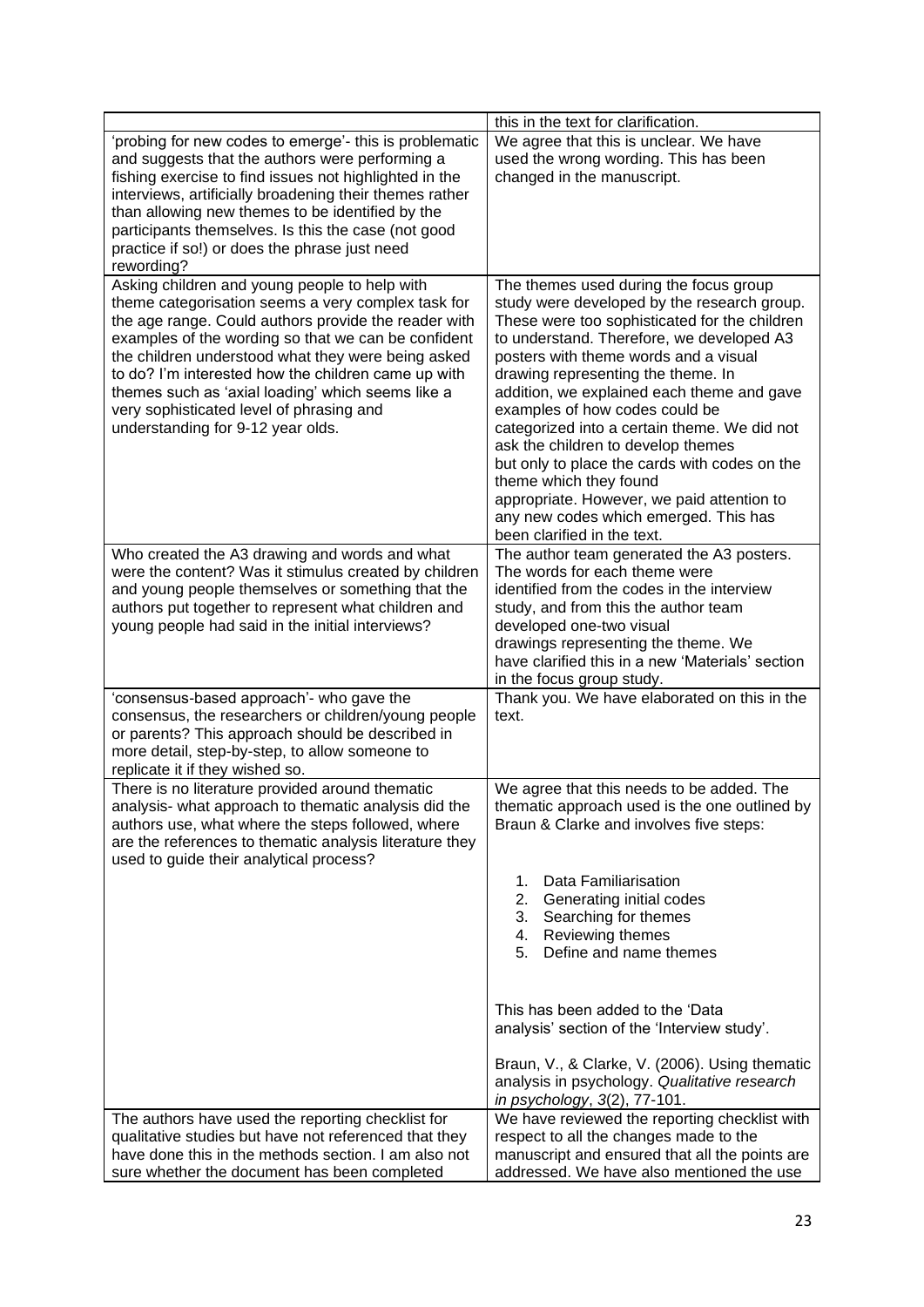| correctly, especially given that key information on the<br>data analysis approach is missing. The authors<br>should check over this again and make sure they<br>have addressed each point thoroughly, as well as<br>include a phrase about adhering to the checklist<br>within the methods section.                    | of it in methods section.                                                                                                                                                                                                                                                                                                                                                                                |
|------------------------------------------------------------------------------------------------------------------------------------------------------------------------------------------------------------------------------------------------------------------------------------------------------------------------|----------------------------------------------------------------------------------------------------------------------------------------------------------------------------------------------------------------------------------------------------------------------------------------------------------------------------------------------------------------------------------------------------------|
| <b>Results</b><br>Its unusual that a pilot results in no changes to the<br>methodology. Especially given that patients/public<br>were not involved in the design of the study. Could<br>the authors elaborate on the findings of the pilot<br>study?                                                                   | Yes, we agree that it is a little unusual,<br>however, careful planning made the pilot test<br>very successful. We did make minor<br>adjustments, but to save space we did not<br>include this in the first version. We have now<br>elaborated more on this.                                                                                                                                             |
| Why were only 36 children out of the 199 included?<br>Was this to do with the randomised pick? Why did<br>you stop data collection at that point? Would be good<br>to recap your reader here.                                                                                                                          | Point taken. We have added clarification to<br>the paragraph on 'Participants' in the results<br>section.                                                                                                                                                                                                                                                                                                |
| Not sure why a re-interview may have been<br>necessary as an option as not discussed as part of<br>the methods- could the authors clarify what would<br>have constituted a re-interview?                                                                                                                               | No, you are absolutely right. This has been<br>removed.                                                                                                                                                                                                                                                                                                                                                  |
| There is some overlap in themes e.g. about axial<br>loading being a theme in itself and also a sub-theme<br>of coping strategies. It would be good if there was a<br>synthesis and narrative about overlapping<br>subthemes.                                                                                           | Yes, this is true. We have made a short<br>comment on axial loading also being a<br>subtheme of coping strategies in the text.                                                                                                                                                                                                                                                                           |
| The themes all look plausible and there are some<br>interesting consequences and impacts of living with<br>spinal pain that are identified from participant<br>accounts.                                                                                                                                               | Thank you.                                                                                                                                                                                                                                                                                                                                                                                               |
| Sixteen children in one focus group is a lot of<br>participants. The authors should discuss how they<br>managed these interactions and provide a rationale<br>for why this didn't end up being two different focus<br>groups, were discussions would have been arguably<br>managed better.                             | This is well spotted. In fact, we did divide the<br>children into two focus groups for the first<br>part sorting the cards into two piles and the<br>subsequent group-discussion. After this we<br>collapsed both focus groups into one to see if<br>further information could be obtained by the<br>groups inspiring each other. We have<br>changed the description in the manuscript to<br>match this. |
| 'It was possible to make all children partake in<br>discussion'- the authors should tone down use of the<br>word 'make' which suggests force or coercion.                                                                                                                                                              | This has been changed.                                                                                                                                                                                                                                                                                                                                                                                   |
| 'Large uncertainty from children about fitting codes<br>into themes'- do the authors think this<br>might be because it was too complex of a task for the<br>children and young people? Some reflection on some<br>of these issues would be good.                                                                       | Thank you. We have elaborated on this in the<br>text.                                                                                                                                                                                                                                                                                                                                                    |
| It would be useful to see supporting quotations and<br>interview excerpts in the thematic analysis table as<br>currently unsure what the particular purposes of<br>Table 3 and 4 are. Can they be amalgamated?                                                                                                         | Since the ICF classifications and the themes<br>do not exactly overlap, we find it difficult to<br>combine Tables 3 and 4. We also find it<br>redundant to include quotes in Table 4 as<br>they are included in Table 3 for all codes.                                                                                                                                                                   |
| <b>Discussion</b>                                                                                                                                                                                                                                                                                                      |                                                                                                                                                                                                                                                                                                                                                                                                          |
| The authors refer to a different aim in the beginning<br>of their discussion compared to what is originally set<br>out. In the discussion, authors refer to the paper<br>identifying constructs of spinal pain important to<br>children (appearing more generic), whereas the<br>purpose throughout has been about the | We agree and have corrected the beginning<br>of the introduction.                                                                                                                                                                                                                                                                                                                                        |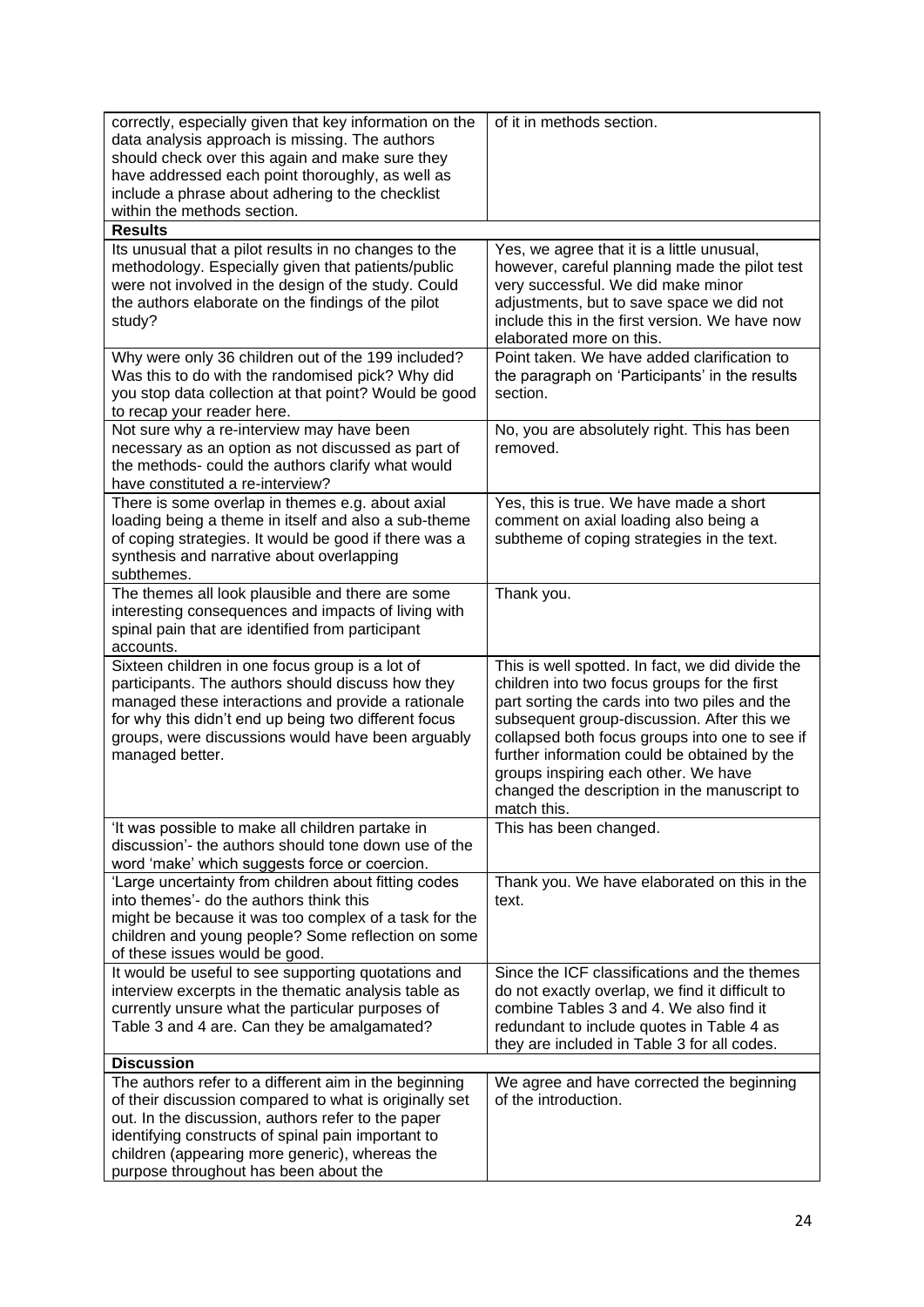| consequences of living with spinal pain in particular.<br>The authors should be more consistent in stating the<br>same aims and purpose throughout the entire<br>manuscript.                                                                                                                                                                                                                                                                                                                                                                                                                    |                                                                                                                                                                                                                                                                                                                                                                                    |
|-------------------------------------------------------------------------------------------------------------------------------------------------------------------------------------------------------------------------------------------------------------------------------------------------------------------------------------------------------------------------------------------------------------------------------------------------------------------------------------------------------------------------------------------------------------------------------------------------|------------------------------------------------------------------------------------------------------------------------------------------------------------------------------------------------------------------------------------------------------------------------------------------------------------------------------------------------------------------------------------|
| The authors do not discuss 'think aloud' methodology<br>in the methods but it is mentioned in the discussion.<br>This is a specific qualitative methodology in itself. If<br>this was used in interviews/focus groups, then the<br>authors should discuss the approach in the methods<br>section. Semi-structured interviews and focus groups<br>are not 'thinking aloud'.                                                                                                                                                                                                                      | This is a writing error. We did not use the<br>'think aloud' methodology and this was purely<br>an observation by the authors. It has been<br>removed from the discussion.                                                                                                                                                                                                         |
| I think it's important to highlight how not all pain has<br>consequences for children and young people and I<br>think this should have been a theme, even more so<br>because these were children who did have some<br>level of pain. I think there is some consequences of<br>the difficulties of not understanding the etiology of<br>pain which is also an interesting concept the authors<br>touch<br>on. They should address this interesting discussion in<br>more detail.                                                                                                                 | We agree that these are important issues,<br>and we have included them in 'Salient issues'<br>in the results section.<br>The reason for not including 'no limitations' as<br>a theme is that it does not describe<br>consequences of pain. We discuss possible<br>reasons for this in the discussion and to<br>highlight the issue further, we have added it to<br>the conclusion. |
| What do the authors mean by non-trivial back pain?<br>The discussion is the first time this<br>definition/criteria is introduced.                                                                                                                                                                                                                                                                                                                                                                                                                                                               | Point taken. Non-trivial pain is now defined in<br>the sampling strategy and we refer to<br>the inclusion criteria of the study. We hope<br>this clarifies the confusion.                                                                                                                                                                                                          |
| There is no discussion about any implications of the<br>findings. E.g. these themes are useful for<br>questionnaire development, but can they be useful<br>indicators for other types of research in this field? Do<br>they suggest anything else should be further<br>explored in this group? Are they helpful to anyone<br>else other than the researchers of this paper who<br>have a clear interest in developing new tools?                                                                                                                                                                | This is a good point and we have added a<br>sentence to the first paragraph of the<br>discussion elaborating on this.                                                                                                                                                                                                                                                              |
| I think the conclusion should be stronger and not just<br>be a re-cap of the themes identified. The authors<br>haven't found that spinal pain is complex, but that<br>children and young peoples' perceptions about the<br>consequences of living with spinal pain are complex.<br>This one-off qualitative study does not mean these<br>themes should be the sole questions on new<br>questionnaires, but it does pave the way for more<br>exploratory work about other important issues<br>(maybe not about consequences/impact) that should<br>be included in questionnaires for this group. | We agree and have changed the conclusion.<br>We have removed the five themes and<br>highlighted that the codes differ compared to<br>adult questionnaires. In addition, we now<br>recommend that the identified themes<br>and codes as a starting point for the<br>development of a new questionnaire.                                                                             |
| My summary of review- There are some interesting<br>qualitative findings and themes in this paper<br>however, the authors should revisit the<br>methodology section in particular, so that the reader<br>has more confidence in the results presented. The<br>authors should reconsider how they justify the aims<br>and benefits of answering this research question and<br>include more literature to support certain study<br>decisions. Some re-<br>writing of problematic phrases is also necessary.                                                                                       | Thank you. We have followed the advice of<br>the reviewer to the best of our ability.                                                                                                                                                                                                                                                                                              |

## Reviewer 3

| Thank you for the opportunity to review this   |  |
|------------------------------------------------|--|
| paper, which explores children's experience of |  |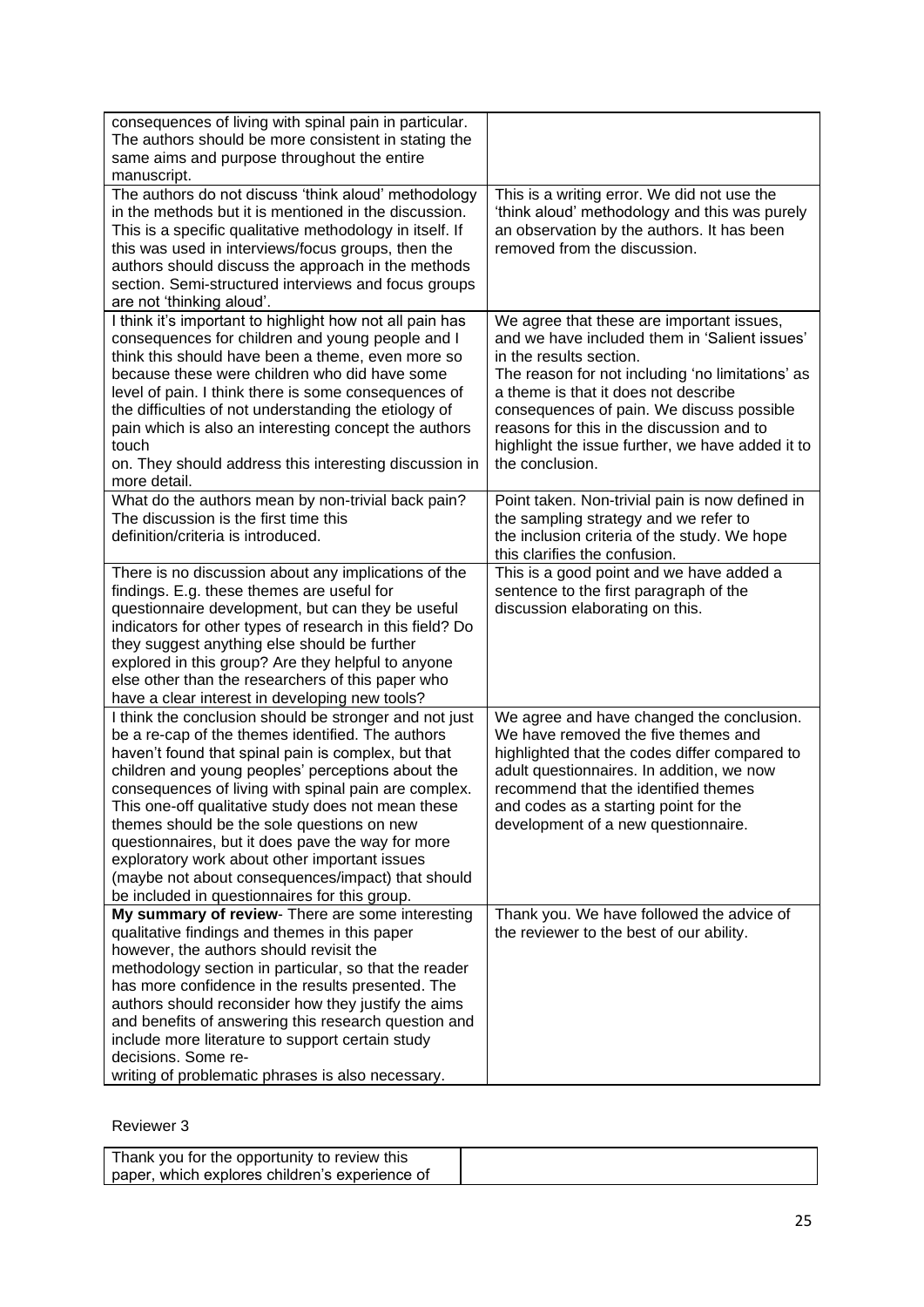| spinal pain. It is innovative to see this qualitative<br>data mapped to ICF. This study is the first step in<br>developing a validated children's spinal pain<br>questionnaire. Overall, the paper was easy to<br>read and the tables clear. Below are some<br>comments that I hope will increase clarity of<br>procedures and decisions.               |                                                                                                                                                                                                                                                                                                                                                                                                                                                                                                                                                                                                                                                                                                                                                                                                                                                                                 |
|---------------------------------------------------------------------------------------------------------------------------------------------------------------------------------------------------------------------------------------------------------------------------------------------------------------------------------------------------------|---------------------------------------------------------------------------------------------------------------------------------------------------------------------------------------------------------------------------------------------------------------------------------------------------------------------------------------------------------------------------------------------------------------------------------------------------------------------------------------------------------------------------------------------------------------------------------------------------------------------------------------------------------------------------------------------------------------------------------------------------------------------------------------------------------------------------------------------------------------------------------|
| 1. Sample criteria states 9-12 but later the article<br>states member checking not untaken as children<br>aged under 12 year, then table 2 suggests some<br>children aged 13 years - please clarify sample<br>age.                                                                                                                                      | Thank you and well spotted. We have changed<br>the text making sure that it is consistent<br>throughout the paper.<br>Table 2 includes children aged 13 as the 6.<br>grade includes this age group, and we would<br>show incomplete data if we did not include them.<br>However, we did not include any of them which is<br>also clear from Table 2.                                                                                                                                                                                                                                                                                                                                                                                                                                                                                                                            |
| 2. Was the children's pain cluster around any<br>sites? You mention using body maps but these<br>results are not reported.                                                                                                                                                                                                                              | We used pain drawings to ensure that the painful<br>site was in fact the spine and not any other area<br>(the children pointed to the painful site on the<br>drawing). We did not record if they had pain in<br>other areas, however, the main painful site had to<br>be the spine. This has been clarified in the<br>revised manuscript.                                                                                                                                                                                                                                                                                                                                                                                                                                                                                                                                       |
| 3. Ethical points: did the children have the option<br>of opting out of the screening questionnaire as<br>there is no mention of consent at this stage?<br>Were the researchers known to the children or<br>the recruitment site?                                                                                                                       | Good point. Yes, the children could opt out at any<br>time if they so wished. This was part of the<br>information to the school and parents and follows<br>the Danish Data Protection Agency's rules and<br>regulations.<br>The following sentence has been added to<br>the 'Sampling strategy' section:<br>'The children were able to opt out at any time<br>during the selection procedure and in the<br>interview.'<br>One researcher (ABS) was familiar with the<br>school but none of the children were known to<br>any of the researchers.                                                                                                                                                                                                                                                                                                                                |
| 4. There could be stronger justification for<br>research design i.e. why was method deemed<br>appropriate?                                                                                                                                                                                                                                              | Yes, we agree. We have divided the study into<br>two parts on recommendation of one of the<br>other reviewers: The interview study and the<br>focus group study. In the 'Design' section we<br>have justified the chosen methods for these two<br>'substudies', and we hope this is satisfactory.                                                                                                                                                                                                                                                                                                                                                                                                                                                                                                                                                                               |
| 5. Use of focus groups as a form of validation<br>was excellent. Did they have<br>different interpretations and was there any<br>additive data. The term focus groups interviews is<br>used suggesting more than one I suggest stick<br>with 'focus groups discussion' which you use a<br>little later<br>6. You state an expert was brought in for any | Thank you. We used the focus group study as a<br>form of validation and elaboration of the findings<br>from the interview study. Three of the authors<br>participated in the focus group study, and we all<br>agreed that the main codes and themes were<br>confirmed, but that the children elaborated on<br>them using slightly different words to describe<br>what they felt.<br>Regarding the number of focus groups, there<br>were in fact two. We divided the children into two<br>focus groups for the first part sorting the cards<br>into two piles and the subsequent group-<br>discussion. After this we collapsed both focus<br>groups into one to see if further information could<br>be obtained by the groups inspiring each other.<br>We have changed the description in the<br>manuscript to match this.<br>Yes, our description needs to be clearer, and this |
| disagreement in research team over ICF linkage.                                                                                                                                                                                                                                                                                                         | has also been mentioned by another reviewer.                                                                                                                                                                                                                                                                                                                                                                                                                                                                                                                                                                                                                                                                                                                                                                                                                                    |